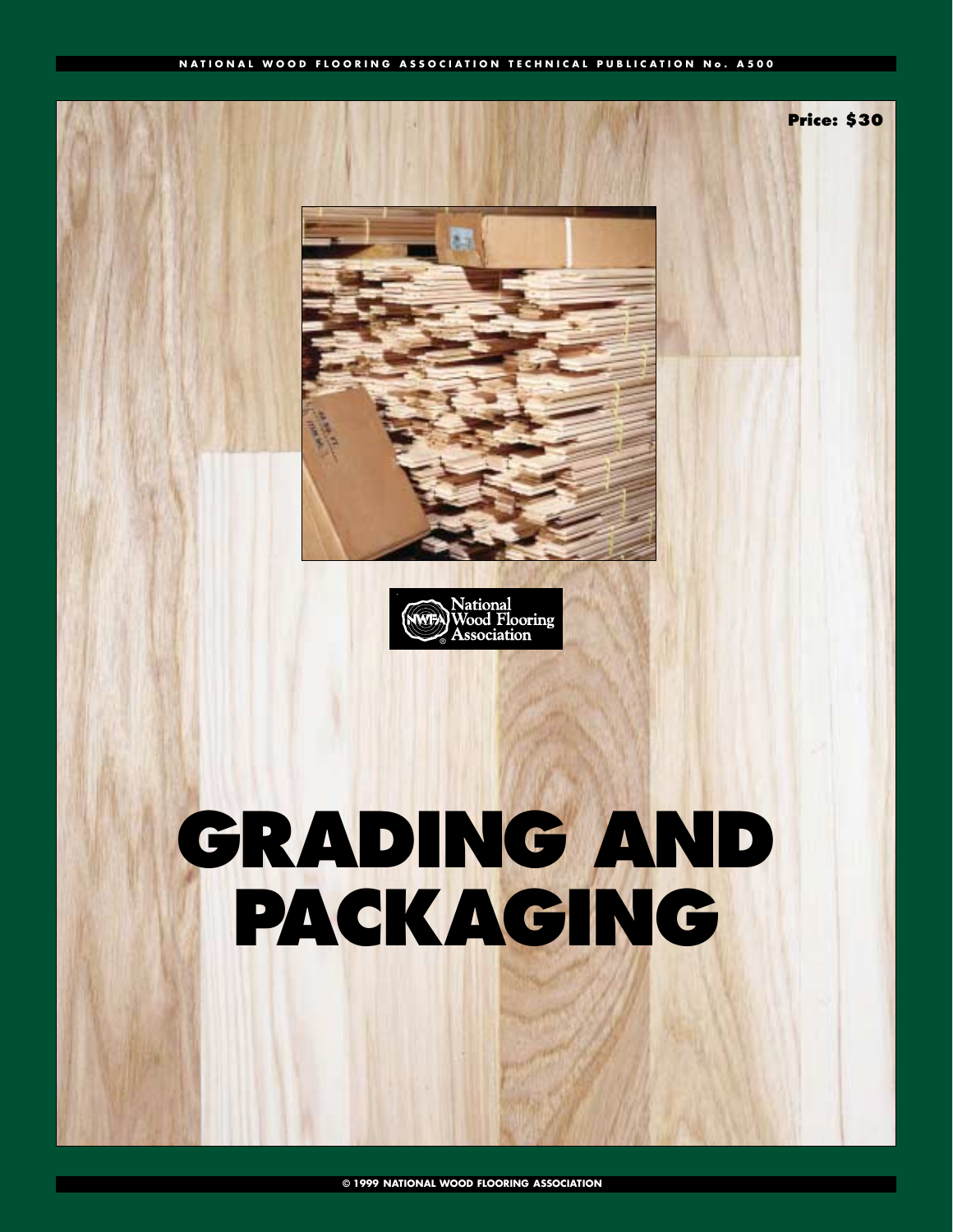## **CONTENTS** GRADING AND PACKAGING



Equal Lineal Foot Square Meter

NOFMA Grades MFMA Grades

**27 SOURCES AND CREDITS**

#### **NO GUARANTEE OR WARRANTY**

*The information contained in this publication represents widely accepted industry practices. There are, however, no universally approved flooring grades. The National Wood Flooring Association accepts no risk or liability for application of the information contained in this publication.*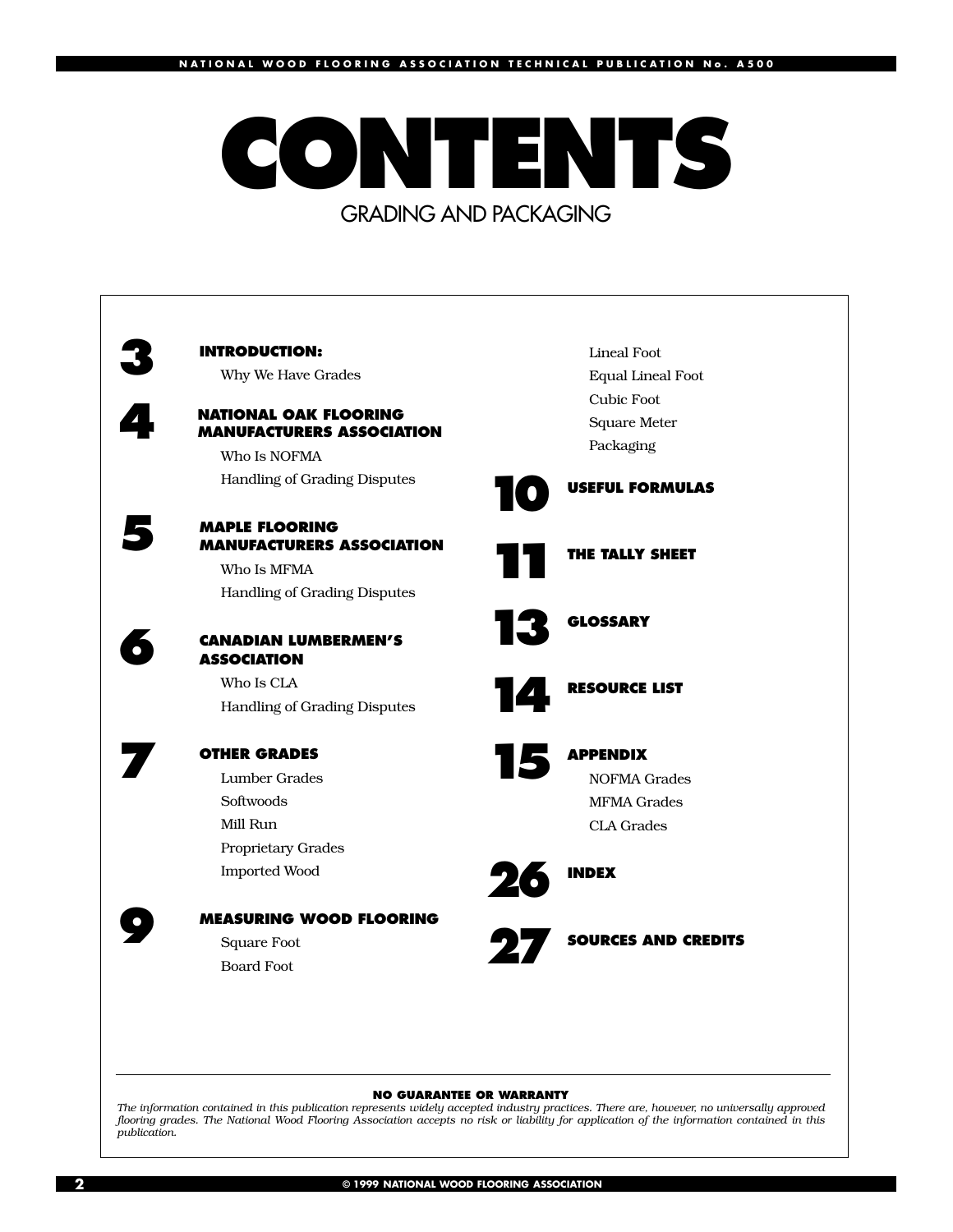# **GRADING AND PACKAGING**

## Introduction: Why We Have Grades

**People have been using hardwood floors for hundreds of years — examples can be four some of the oldest castles and palaces in** hundreds of years — examples can be found in Europe. In the era when those floors were laid, hardwood floors were constructed by hand in every aspect, from cutting down the lumber to applying the wax.

With the advent of hardwood floor manufacturing machinery, however, an entire industry was born. While installing, sanding and finishing a floor remained a specialized skill, creating the floors themselves was no longer a painstaking process. Around the turn of the century, mills were established specifically for the production of hardwood floors. Not long after, the burgeoning wood flooring industry saw the need to implement standards, or grades.

Today, nearly a century later, grading is an essen-

tial part of doing business in the hardwood floor industry. Grades group flooring with similar qualities, bringing a degree of consistency to products from different mills. Grades tell the purchaser the minimum to expect when buying product, including surface characteristics, required lengths and milling tolerances. Grades also help ensure that money isn't wasted either by consumers or producers — buyers can confidently expect to get the quality of product they pay for, and manufacturers know they aren't wasting money by selling high-quality product at a lower-quality price.

In some cases, grades are established by industry associations, such as the National Oak Flooring Manufacturers Association and the Maple Flooring Manufacturers Association. The development of hardwood flooring grades was the main impetus in the formation of those groups. Association guidelines apply to more than 90 percent of the solid flooring manufactured in the United States and Canada. In addition to



*Grades were developed to bring a degree of consistency to wood floors.*

creating grades, the associations provide an impartial party to settle disputes about grading and perform grading inspections.

Manufacturers must be members of such associations to qualify for their grading dispute service. In other cases, hardwood flooring manufacturers determine their own classifications and create their own grades, or "proprietary grades," by which they sell their flooring.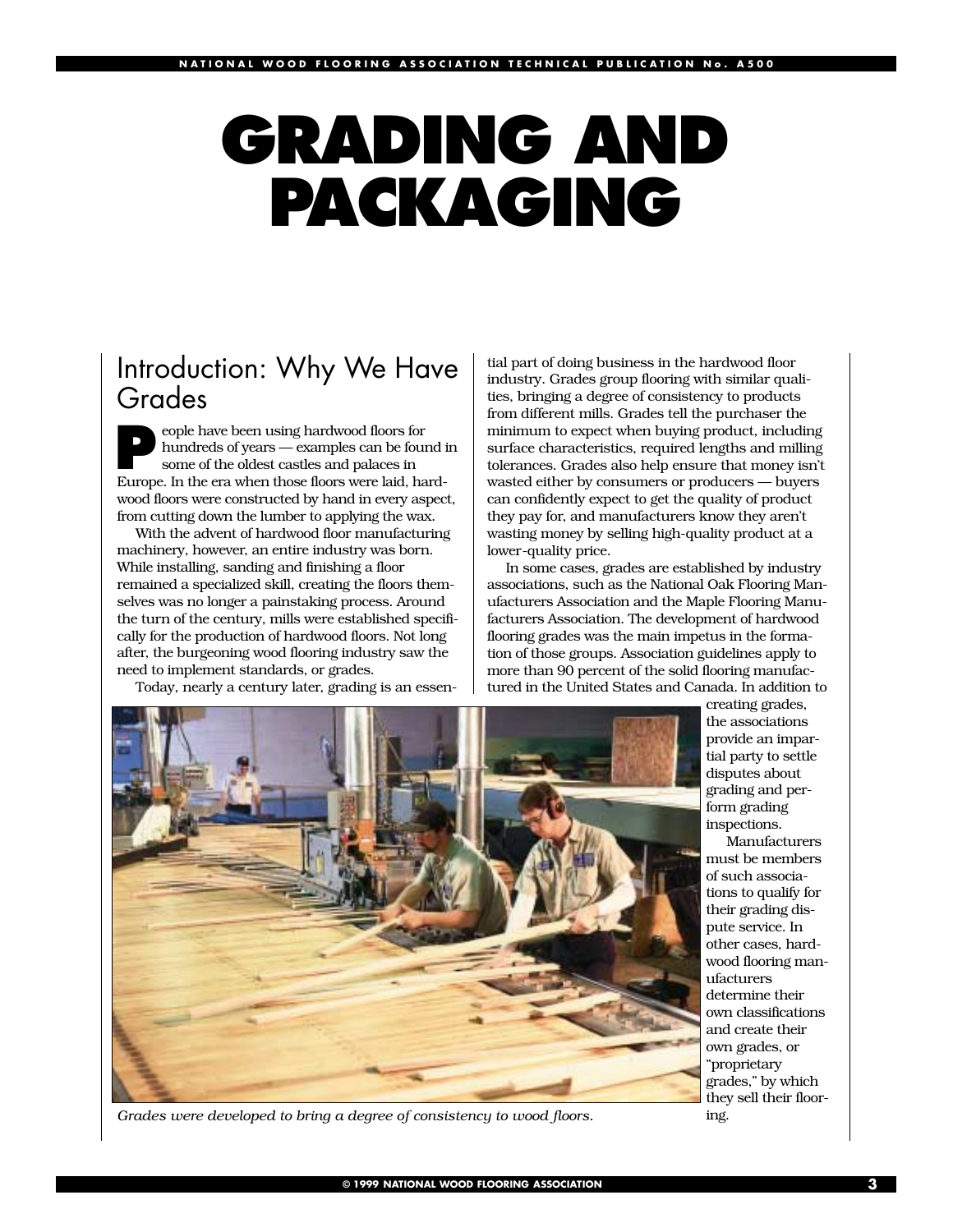## NATIONAL OAK FLOORING MANUFACTURERS ASSOCIATION

## **WHO IS NOFMA**

**The National Oak Flooring Manufacturers Association traces its beginnings to Detroit in 1909, with the formation of the Oak Flooring Manufacturers of the United States. The exponiention hed exp** ation traces its beginnings to Detroit in 1909, turers of the United States. The organization had several goals: to administer and promote industry grading rules, to provide statistical data and to act as a general spokesman for the industry.

After being located in Chicago and Cincinnati, the headquarters were moved to Memphis in 1930 and in 1933 the group joined with the Southern Oak Flooring Industries organization to form NOFMA. The association was to act as an agency of the Lumber Code authority for the administration of a Code of Fair Competition under provisions of the National Industrial Recovery Act. In 1935, the association's charter was amended to authorize the organization to operate as a trade association for the benefit of the producers of oak flooring.

Membership and production through the years peaked in 1955, with 85 member manufacturers and 1.2 billion board feet shipped, and subsequently nose-dived in the 1960s with the popularity of carpeting. By 1979, membership was less than 10 percent of the 1955 peak. Since 1980, however, it has steadily increased, with shipments in 1997 hitting 416.6 million board feet — the most since 1969.

Today, NOFMA continues its purpose of administering standards, performing quarterly mill inspections, promoting the industry and gathering statistical information. Inspectors check for grade compliance, including milling, packaging length and acceptable moisture levels. NOFMA also strives to educate installers with semi-annual installation schools held in Memphis in conjunction with the National Wood Flooring Association and the Maple Flooring Manufacturers Association. The association provides technical assistance, such as advice on installation, as well.

NOFMA's grades are now accepted so widely that even non-member mills often separate their production of flooring along NOFMA guidelines. In addition to unfinished oak, beech, birch, maple, ash and hickory/pecan, NOFMA has grades for prefinished oak flooring.

Member mills pledge to support the NOFMA standards to ensure that a NOFMA grade from any member mill will be roughly the equivalent of the same grade from another member mill.

## **HANDLING OF GRADING DISPUTES**

The NOFMA inspection department has the responsibility of rendering complaint inspection reports for member mills. According to NOFMA Rules & Regulations, an impartial opinion will be rendered on matters of controversy between users and member manufacturers.



Complaint inspections can be made only on NOFMA member flooring, and can be authorized only by a NOFMA member mill in good standing. The authorization must be received from the manufacturer whose product is in question. When making inspections, NOFMA inspectors review pertinent information and inspect job site conditions, installation procedures and the condition of the flooring at the designated

site and warehouse, if necessary. They also may provide direction for the removal of sample flooring from the inspection site.

Payment to NOFMA for expenses of the complaint inspection is the responsibility of the manufacturer whose flooring is involved. Settlement of the cost of the complaint is determined by the parties involved.

Complaint inspection reports are sent to the member manufacturer involved, unless the member has authorized other distribution. When a complaint on grade involves a shipment or installation, if the complaint inspection results in a difference in favor of the purchaser of more than five percent in feet, then the shipper will be considered as being in the wrong. If the difference is only five percent or less in feet, then the party making the complaint is considered as being in the wrong. The quality and condition of the hardwood flooring as it leaves the manufacturer governs the inspection.

NOFMA does not accept any responsibility for:

• the arbitration of claims

• financial losses to anyone as a result of complaint inspections

• enforcement of agreements between buyer and seller • collection of complaint inspection fees unpaid by flooring users to the manufacturer

• the future performance of flooring when suggestions for correction prove ineffective.

*For complete NOFMA grade rules, see the appendix on page 15.*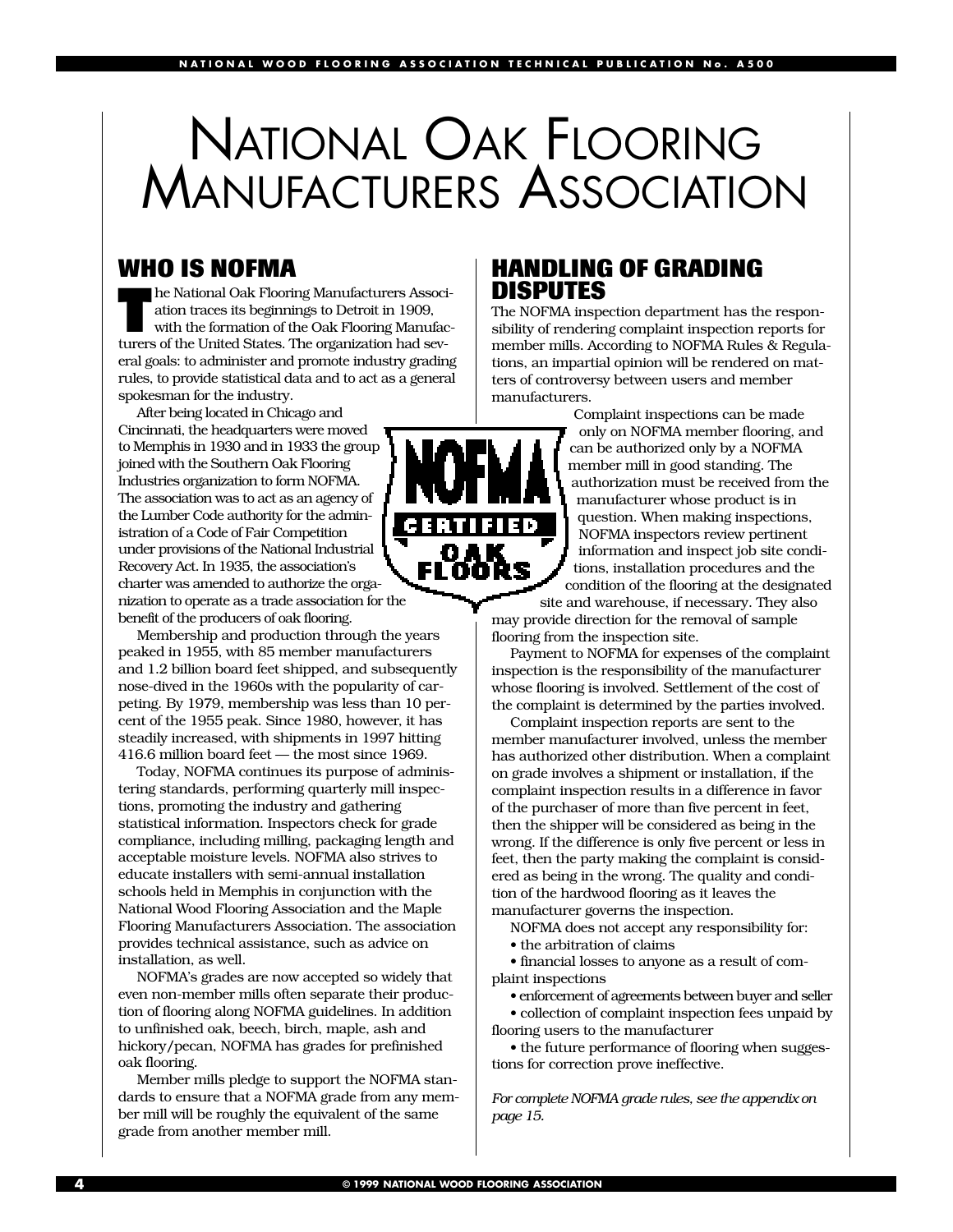## MAPLE FLOORING MANUFACTURERS ASSOCIATION

**WHO IS MFMA**<br>The Maple Flooring Manufacturers Association **The Maple Flooring Manufacturers Association**<br>has strived to be the authoritative source of<br>technical information about hard maple floor-<br>instance its founding in 1907, when most maple has strived to be the authoritative source of technical information about hard maple flooring since its founding in 1897, when most maple flooring was produced for industrial use. Until that year, maple flooring manufacturers had established their own grades, grade terms and dimensions of the flooring. The founding of the MFMA

brought standardization of the grades and product to the industry.

In its beginnings, the association collected statistics from its member mills including sales volumes, prices and mill wages. By 1905, the association managed to guarantee the quality of the grading after an inspector was added to the staff. Grading standards evolved over the decades, with the basic standards used today (with

minor revisions) having been established in the 1940s. The association also actively advertised



*Sports floors are the main focus of the MFMA.*

maple flooring to the public.

MFMA membership and production numbers followed the pattern of the industry, coming to a near standstill during the Depression and again in the 1960s as carpet entered the market. By then, the manufacturing focus had changed to production of sports floors, where it remains today, although maple has greatly increased in residential popularity, as well.

> MFMA membership has been expanded over the years to include associate members (installers), distributor members (wholesalers involved in the sale of member mills' products), allied members (manufacturers of products utilized in the installation of maple, beech or birch flooring), and honorary members (determined by the Board of Directors).

Today, MFMA continues to actively promote the product (now

including birch and beech flooring), as well as enforce grade standards. MFMA makes unannounced inspections to member mills four times a year. It publishes copies of its standards, floor care recommendations, athletic flooring sealer and finish specifications, and a game-line and courtmarkings guide.

## **HANDLING OF GRADING DISPUTES**

MFMA inspectors are available to settle grading disputes. An inspection may be requested by any member or by the owner of the installation in question. Shipments will be considered to be the grade invoiced if 95 percent or more (in feet) is found to be of the grade invoiced. Where the degrades are in excess of 5 percent, the flooring shall be the property of the manufacturer.

If the amount of degrades is found to be 5 percent or less (in feet) of the total, the cost of reinspection shall be borne by the complainant. If more than 5 percent of the amount is degrades, the expense shall be borne by the manufacturer of the flooring. Specific "Guidelines for Reinspection" are available from MFMA.

*For complete MFMA grade rules, see the appendix on page 21.*

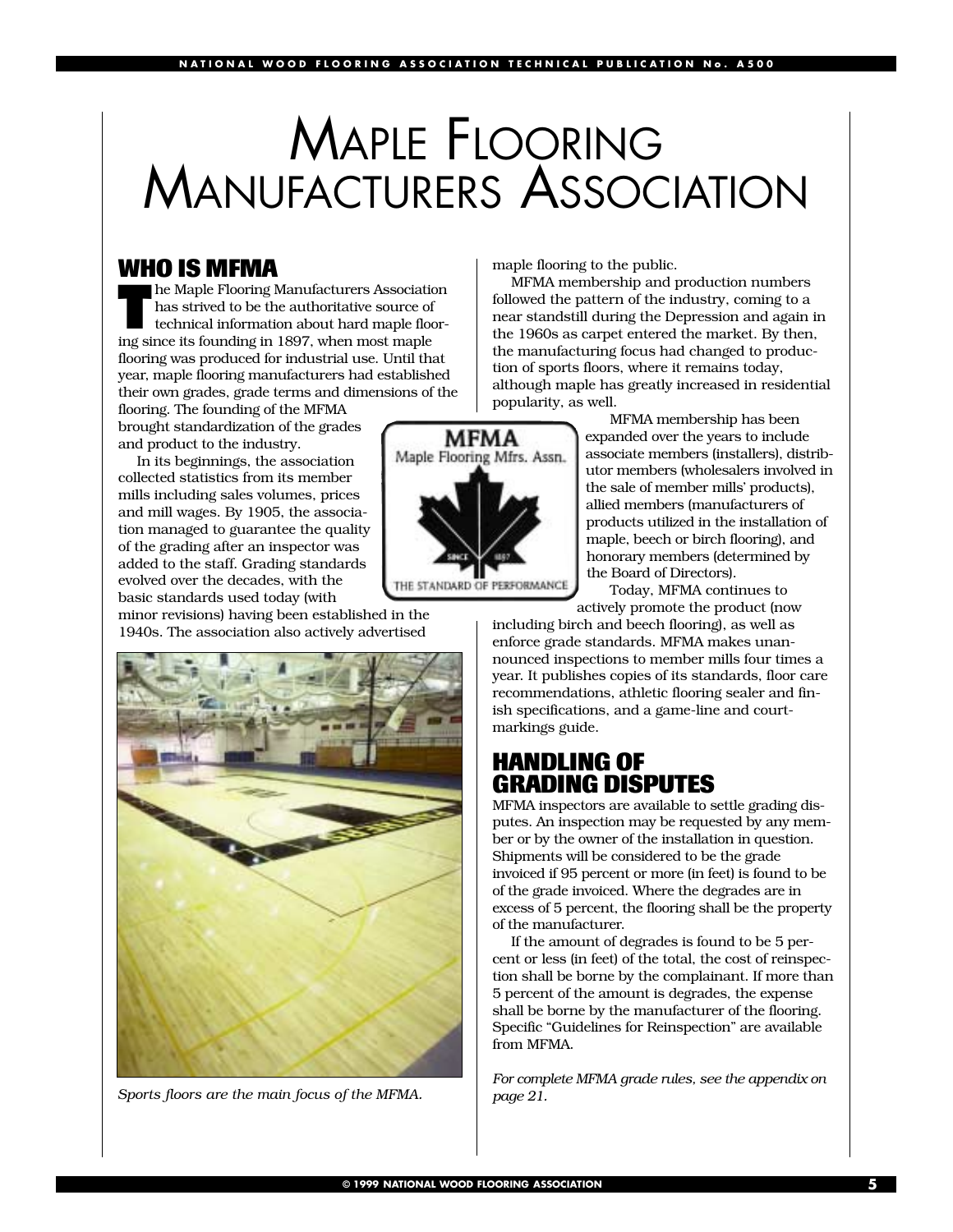## CANADIAN LUMBERMEN'S ASSOCIATION

## **WHO IS CLA**

**The Canadian Lumbermen's Association was<br>founded in 1907 in Ottawa and incorporate<br>1931, its purpose being "to promote the inte** founded in 1907 in Ottawa and incorporated in 1931, its purpose being "to promote the interests and conserve the rights of those engaged in lumbering operations or in the manufacture, sale or distribution of lumber."

Today's CLA is divided into four bureaus: the Hardwood Bureau, composed of hardwood manufacturers, hardwood flooring manufacturers and hardwood wholesalers; the Wood Products Manufacturing & Inspection Bureau, including softwood lumber manufacturers; the Wholesale & Export Bureau, including softwood wholesalers and exporters; and the Associate Bureau, composed of members who do not manufacture lumber but provide products and services to the lumber industry.

CLA is active in many capacities, among them representing member's views on issues such as tariff negotiations, import and export regulations, building codes and product standards. The association hosts an annual convention, and its members hail from

Canada, the United States and the United Kingdom. CLA also has grade rules for oak, maple,

birch and parquet hardwood flooring. Grading is self-policed — CLA does not employ hardwood flooring inspectors.

## **HANDLING OF GRADING DISPUTES**

CLA provides a grading dispute service for its members. While it does not have inspectors on staff, it does contract with appointed arbitrators. These are impartial experts in the industry who are not associated with a particular manufacturer. When a reinspection is requested, a shipment shall be considered the grade invoiced if upon official inspection by a CLA-appointed arbitrator, 95 percent or more (in feet) is found to be of the

grade invoiced. If degrades are in excess of 5 percent (in feet) of the shipment, the degrades in excess of 5 percent shall be the property of the manufacturer of the flooring.

The charge for reinspection shall be determined

by the CLA and its appointed inspectors and will include both time and travel expenses. Unless otherwise agreed on, the cost of reinspection shall be borne by the complainant when the amount below grade is found to be 5 percent or less. When found to be more than 5 percent, the expense shall be borne by the manufacturer of the flooring. The quality of the flooring in the condition in which it leaves the manufacturer is held to govern the grade subsequent lack of care and improper treatment in storage, laying, scraping or finishing is not chargeable to the manufacturer.

*For complete CLA grade rules, see the appendix on page 23.*



*Maple floors are the majority of those manufactured by CLA-member mills.*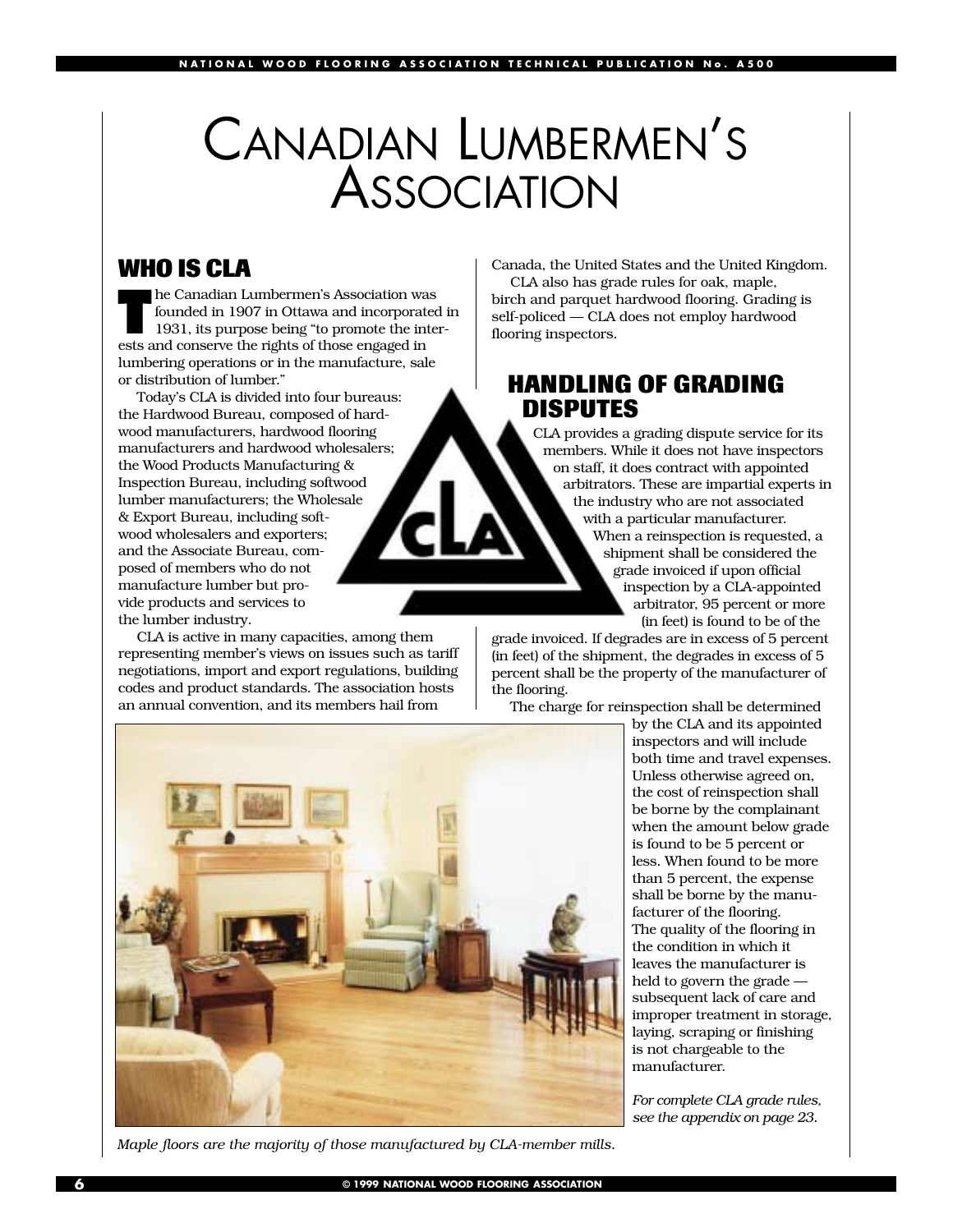## OTHER GRADES

## **LUMBER GRADES**

Lumber grades in the United States and Canada are determined by the National Hardwood Lumber Association, based in Memphis, Tenn. (CLA adopts the NHLA grades verbatim and distributes the rules in Canada on behalf of NHLA.) Although some of the grade names for lumber and flooring may be similar, choosing a grade of lumber will not determine the wood flooring grade.

## **SOFTWOODS**

Softwood flooring grades are established by the Southern Pine Inspection Bureau, the Western Wood Products Association and the West Coast Lumber Inspection Bureau. Specifically, southern pine flooring grades are formulated and published by the Southern Pine Inspection Bureau (in conformity with the basic provisions of the American Lumber Standard). SPIB maintains a staff of quality supervisors for the inspection and certification of members' lumber and flooring. (Additionally, the Timber Products Inspection is a grading agency that can inspect lumber and flooring according to, among others, SPIB rules.) Like hardwood flooring

grades, the SPIB grades are based on appearance criteria. The grades are, from highest to lowest: B&B, C, C&BTR, D, D&BTR, No. 1, No. 2 and No. 3. C&BTR (C and Better) and D&BTR are the most typical southern pine flooring grades available. B&B (B and Better) material is relatively scarce. The most common thicknesses of southern pine flooring are 1 and  $1\frac{1}{4}$  inches nominal (actual is  $\frac{3}{4}$  and 1 inch). Standard widths range from 2 inches nominal  $(1\% \text{ inches actual})$  to 6 inches nominal  $(5\%)$ inches actual).

In the western United States, there are softwood flooring grades administered by the Western Wood Products Association and the West Coast Lumber Inspection Bureau. The WWPA flooring grades are the same as those customarily used by WWPA for select and finish lumber. From highest to lowest select grades, the grades are B & Better Select, C Select and D Select. In finish grades, there are Superior, Prime and E grades. The WWPA grades apply to a long list of softwood species, among them Douglas fir and western hemlock. The rules apply in 12 western states and in Alaska. The WCLIB grading rules for flooring apply to "all western species" and include three levels:



*Southern pine floors such as this one are graded according to standards established by the Southern Pine Inspection Bureau.*

C&BTR, D and E. There are also several agencies in the western states that can be hired to grade according to the WWPA or WCLIB grades.

## **MILL RUN**

Some lumber mills, as well as some wood flooring manufacturers, will take a particular grade of lumber — typically 2A or 3A — and run it into a flooring profile, without dividing the flooring into grades. This is typically called "mill run" or "run of the mill." Thus, instead of separating the flooring into grades such as clear, select,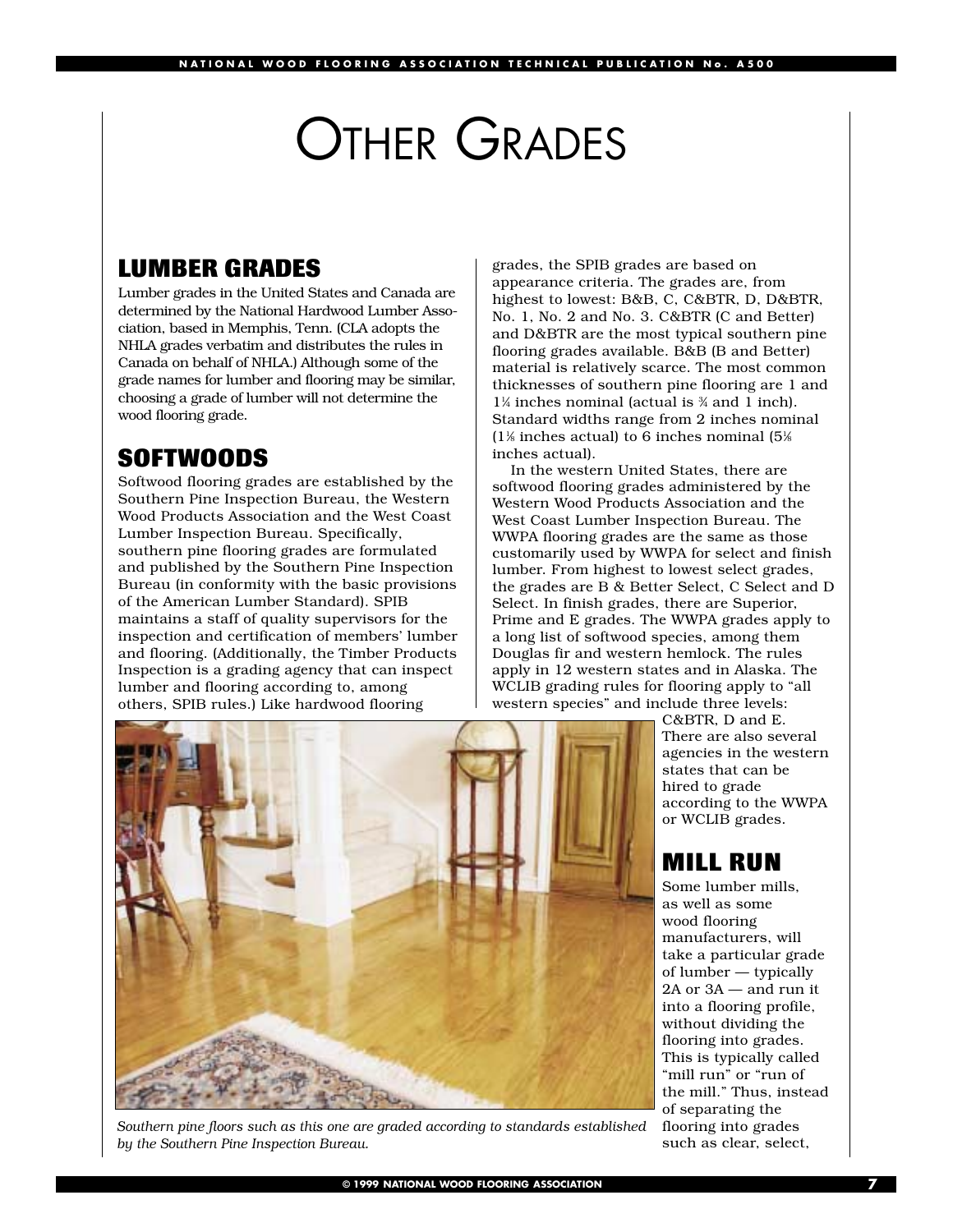common, etc., the flooring is a mix of grades. Because individual pieces do not have to be cut to divide them into different grades, mill run flooring is typically longer than other flooring. The only flooring sometimes rejected is that with either a manufacturing defect or an unsound board. Due to its mix of grades, mill run flooring is more economical — for both the manufacturer and the consumer.

## **PROPRIETARY GRADES**

In addition to using standard flooring grades such as those developed by NOFMA, MFMA and CLA, many manufacturers may have their own, or proprietary, grades. There are various reasons for doing this — some producers pick names that are more marketing-friendly and further compare them to NOFMA or other grades. Others wish to be either more specific or more general than the industry standards. In other cases, manufacturer standards have been created in response to a void of general standards for specific products. For example, a %inch engineered floor could be sold as "Vintage" or "Cabin" grades. Because proprietary grades are created by the manufacturer, written descriptions of the grades may not be available to the consumer.

#### **PLANK**

Wide-width flooring is usually sold under proprietary grade names; however, NOFMA does have grades for plank flooring. Many U.S. manufacturers have chosen to name their grades using the same terms that are familiar to us from the NOFMA or MFMA standards, such as saying that a product "has some No. 2 Common characteristics." However, these grades are not certified or verified. If plank producers are NOFMA member mills, they may register their own grade names and detailed descriptions (including average length) with the NOFMA office to qualify for complaint inspection services.

#### **PREFINISHED SOLID**

NOFMA does have grading rules for prefinished solid products, but most manufacturers also create their own proprietary grade names, as well. Other manufacturers may describe the product by the grade of flooring it was before it was finished, i.e., No. 1 Common, etc. Still others may have brand names such as "Classic" or "Rustic."

#### **PREFINISHED ENGINEERED**

NOFMA now covers engineered flooring under its certification program. Contact NOFMA (contact information is on page 14) for the current information. Also, the Hardwood Plywood & Veneer Association, along with the American National Standards Institute, adopted standards in 1996.

Most manufacturers of engineered product do not create "grades" per se. Instead, they create product names. The products are categorized

according to veneer, finish and milling.

While most solid wood flooring products have average length requirements, most engineered floors do not. Generally, many manufacturers' product names reflect three levels or more of quality ranging from a premium level down to what is generically referred to as cabin grade. At the top level, or premium, the flooring has almost no milling defects and minimal character marks such as knots, mineral streaks or pin worm holes. The next grade, typically a character grade, allows more natural character marks and some minor milling defects that may cause overwood, small finish skips and shorter average lengths. Wood with character marks such as mineral streaks may be used for darker-colored floors. Cabin-grade floors allow unlimited character marks and milling defects.

Because the industry does not have established grades for engineered floors (aside from the ANSI/ HPVA standards), many purchasers make their decisions about product quality based on the value and the warranty offered. The scope of the warranties decrease accordingly with the quality of the flooring. Oftentimes, cabin-grade floors offer no warranty.

#### **Complaint Resolution**

Most prefinished engineered flooring manufacturers have a set process for dealing with complaints about the flooring. If a problem cannot be settled between the contractor and consumer, complaint forms are usually routed to the distributor of the product. If they are not settled there, they are sent to the manufacturer, where the flooring — either actual samples from the job site or photographs, along with a written description — is analyzed and a final determination is made.

#### **PARQUET**

There also are no standard grades in the United States for parquet flooring, although the now-inactive American Parquet Association used to have grades for that segment of the industry. Some parquet manufacturers may still use the names of the APA grades. For unfinished parquet flooring, in ascending order of quality, they are Rustic, Select and Better, and Premium. For prefinished parquet, they are Cabin, Natural and Better, and Choice. In Canada, CLA grading includes rules for grading the face surface of parquet flooring.

## **IMPORTED WOOD**

Other countries that produce large amounts of hardwood flooring may have their own grades for hardwood floors. In Australia, for example, grades are developed by the Standards Association of Australia and are the same as those used for any hardwood milled products in the country. Australian grades are determined primarily by the face appearance of the products and include, from highest to lowest: clear, select, standard and utility grades.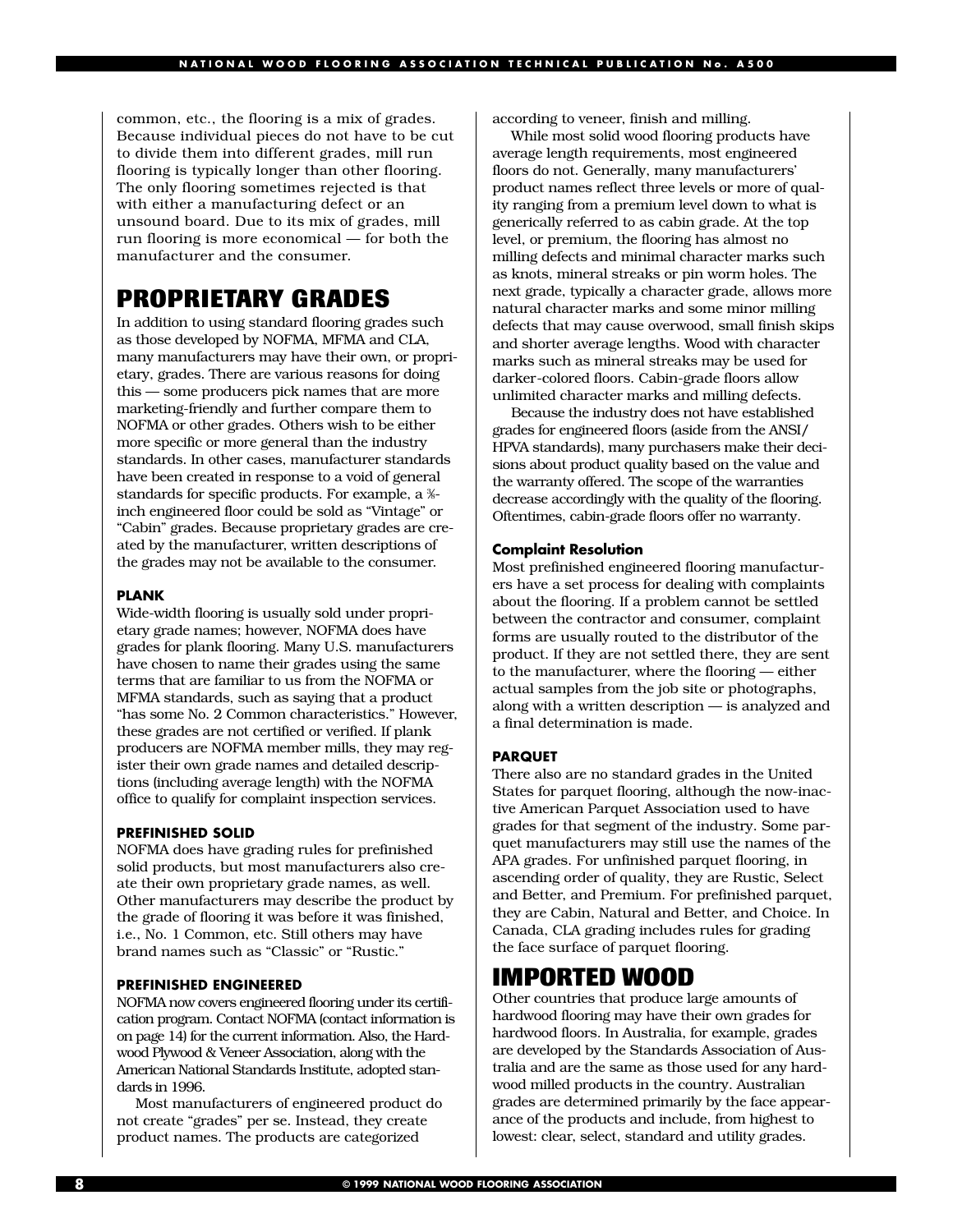## MEASURING WOOD FLOORING

## **SQUARE FOOT**

Most wood flooring is ordered in square feet — the area that the flooring will cover.

## **BOARD FOOT**

A board foot is a measurement of volume — 12 by 12 by 1 inch thick. This is really a lumber measurement, but it is still commonly used to order strip flooring. Just as a 2-by-4 doesn't really measure 2 by 4 inches, a board foot of flooring doesn't really measure 12 by 12 by 1 inch. The board foot measures the amount of lumber it took to create the flooring. For example, a board foot of lumber would yield four pieces of lumber measuring 1 by 3 by 12 inches, from which four lineal feet of ¾-by-2¼-inch strip flooring would be milled.

## **LINEAL FOOT**

Lineal foot is a useful measurement for ordering material when length is the only concern. Baseboards, feature strips and borders are examples of materials commonly ordered by the lineal foot.

## **EQUAL LINEAL FOOT**

In addition to being ordered by the square foot, random-width plank flooring is also ordered by the equal lineal foot to ensure that the installer gets the same length of each width of flooring. A floor of 12 square feet that will be installed in a 3-, 5- and 7 inch pattern will require equal lineal quantities of each width. However, equal lineal amounts of 3-,5 and 7-inch flooring will equal different square foot totals. A 120-square-foot floor will need 24 square feet of 3-inch planks, 40 square feet of 5-inch planks, and 56 square feet of 7-inch planks.

## **CUBIC FOOT**

A cubic foot (or 12 by 12 by 12 inches) is a measurement not commonly used in the hardwood flooring industry. It is sometimes used when flooring is being shipped in containers or via air freight, making volume a concern.

## **SQUARE METER**

A square meter is a unit of measurement used for most areas outside the United States.

## **PACKAGING**

Hardwood flooring may be sold in cartons marked

in square feet, or it is packaged into bundles. Prefinished, engineered and parquet flooring are usually packaged in cartons that are marked with the package's square footage or square meterage. Unfinished flooring is usually packaged in bundles, which contain "runs" (not to be confused with run/lot numbers). Typical packages of unfinished solid 21 ⁄4-by-3 ⁄4-inch flooring contain 12 runs in a bundle. That is, if you look at the end of the bundle, you see 12 ends. Depending on the manufacturer, bundles may have different numbers of runs. This is especially true when dealing with varying dimensions of the flooring. Plank flooring, for example, may have only 6 or 8 runs in a bundle.

Bundles are available in two types: bundled flooring (also referred to as "random-length bundles") and nested bundles.

Originally, bundled flooring was the packaging method commonly used for unfinished strip flooring. Since the mid to late 1980s, however, nested bundles have become an increasingly popular method of packaging hardwood flooring.

#### **BUNDLED FLOORING**

Bundled flooring consists of flooring pieces that range from 6 inches plus or minus the nominal length of the bundle. A run in bundled

#### **NESTED BUNDLES**

In nested bundles, flooring is placed end to end continuously in runs, with the run length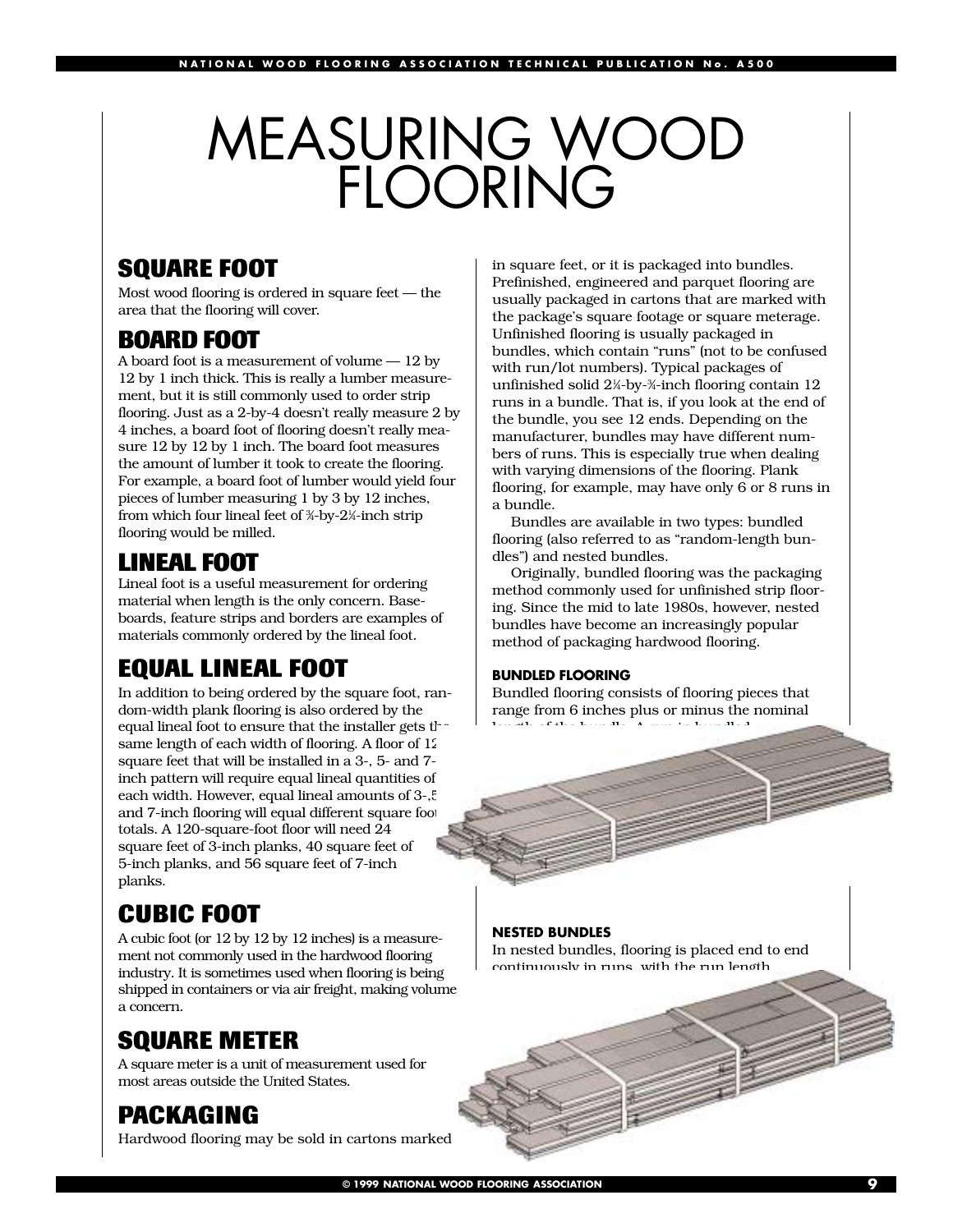## USEFUL FORMULAS

## METRIC CONVERSIONS:

 $3.28$  feet = 1 meter 10.76 ft<sup>2</sup> = 1 meter<sup>2</sup>

## BOARD FOOT TO SQUARE FOOT:

To compute square feet from board feet, simply find the flooring dimensions and divide the board footage by the following conversion factors:

| $\mathcal{L}$ " x 2"               | divide BF by 1.25 |
|------------------------------------|-------------------|
| $\mathcal{L} \times 1 \mathcal{L}$ | divide BF by 1.33 |
| $\frac{3}{2}$ " x 2"               | divide BF by 1.25 |
| $\mathscr{C} \times 1\mathscr{C}$  | divide BF by 1.33 |
| 34" x 314"                         | divide BF by 1.23 |
| $\frac{3}{4}$ " x $2\frac{1}{4}$ " | divide BF by 1.33 |
| $\frac{3}{2}$ " x 2"               | divide BF by 1.38 |
| $\frac{3}{4}$ x $1\frac{1}{2}$     | divide BF by 1.50 |

*Ex: If you have 186 board feet of 3 4⁄ " x 2" wood flooring, you compute:*

*186 1.38 = 134.8 ft.2*

## SQUARE FOOTAGE IN A BUNDLE:

 $=$  (# of runs X bundle length in feet X width in inches) 12

*Ex: If you have 16 runs of 21 4⁄ -inch flooring in a bundle that is 8 feet long, you compute:*

$$
\frac{(16 \times 8 \times 2.25)}{12} = 24 \text{ ft.}^2
$$

## LINEAL TO SQUARE FOOTAGE:

 $\frac{\mbox{(linear feet X width in inches)}}{\mbox{12}} = \mbox{square footage}$ 

*Ex: If you have 40 lineal feet of a 2-inch-wide feature strip, you would compute:*

$$
\frac{(40 \times 2)}{12} = 6.66 \text{ ft.}^2
$$

## SQUARE TO LINEAL FOOTAGE:

 $\frac{\text{(square feet X 12)}}{\text{width in inches}}$  = lineal footage

*Ex: If you have 8 square feet of a 11 ⁄ 2-inch feature strip, to get lineal feet you would compute:*

 $\frac{(8 \text{ ft}^2 \times 12)}{1.5 \text{ inches}} = 64 \text{ lineal ft}.$ 

## CALCULATING EQUAL LINEAL FOOTAGE

(for Multiple-Width Flooring):

total square footage<br>total pattern width X width in question = ft<sup>2</sup>

*Ex: If you are creating a 240-square-foot, randomwidth floor with 3-, 5-, and 7-inch planks, to calculate square footage of the 5-inch planks, you compute:*

$$
\frac{240 \text{ ft.}^2}{3+5+7} \times 5 = 80 \text{ ft.}^2
$$

## CALCULATING AVERAGE LENGTH (with nested bundles):

total lineal feet # pieces

*Ex: If a nested bundle is 8 feet long and has 16 runs, its total lineal feet would be 128 feet. If it has 33 pieces, to get the average length, you would compute:*

 $\frac{128 \text{ feet}}{33}$  = 3.88 ft.

## CALCULATING AVERAGE BUNDLE LENGTH (of bundled flooring):

total lineal bundle feet # of bundles

*Ex: If you have 8 random-length bundles that are 3, 3, 4, 5, 5, 6, 6, and 7 feet long, you would add them up to equal 39 feet and divide that by the number of bundles. So:* 

$$
\frac{39 \text{ feet}}{8} = 4.875 \text{ bundle ft.}
$$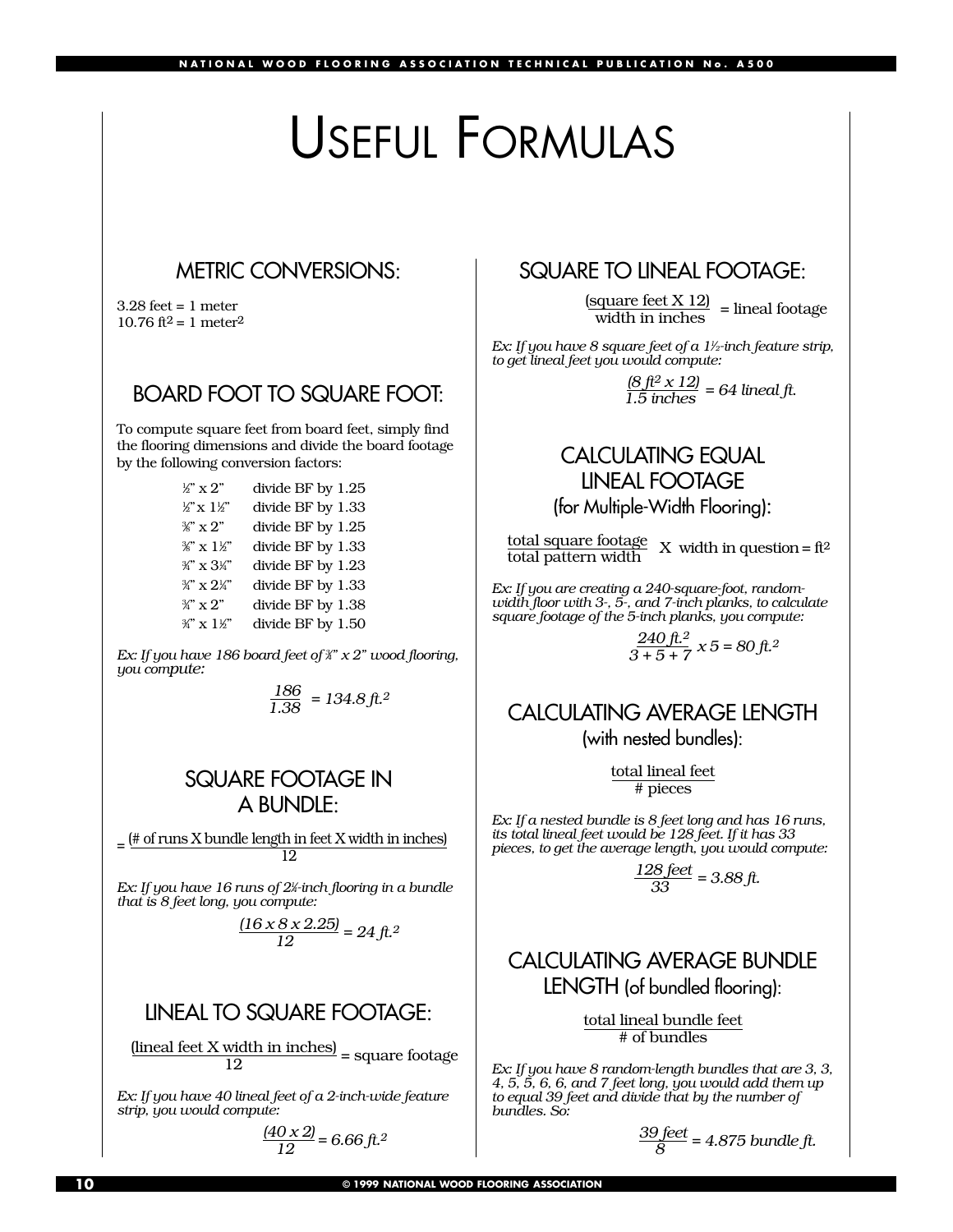# THE TALLY SHEET

| SQUARE FOOTAGE IN A BUNDLE: |                                |                                   |                                  |                                                 |
|-----------------------------|--------------------------------|-----------------------------------|----------------------------------|-------------------------------------------------|
| $\mathbf{A}$                | $\left( \mathbf{B}\right)$     | $\left( \mathbf{C}\right)$        | $\left  \mathbf{D}\right\rangle$ | $\bf{E}$                                        |
| # RUNS IN BUNDLE            | <b>BUNDLE LENGTH</b><br>(feet) | <b>FLOORING WIDTH</b><br>(inches) | $A \times B \times C = D$        | $D \div 12 = \text{SQUARE}$ FOOTAGE IN A BUNDLE |
| 16                          | $8\,$                          | 2.25                              | 288                              | 24                                              |
|                             |                                |                                   |                                  |                                                 |
|                             |                                |                                   |                                  |                                                 |
|                             |                                |                                   |                                  |                                                 |
|                             |                                |                                   |                                  |                                                 |
|                             |                                |                                   |                                  |                                                 |
|                             |                                |                                   |                                  |                                                 |
|                             |                                |                                   |                                  |                                                 |
|                             |                                |                                   |                                  |                                                 |
|                             |                                |                                   |                                  |                                                 |
|                             |                                |                                   |                                  |                                                 |
|                             |                                |                                   |                                  |                                                 |
|                             |                                |                                   |                                  |                                                 |
|                             |                                |                                   |                                  |                                                 |
|                             |                                |                                   |                                  |                                                 |
|                             |                                |                                   |                                  |                                                 |
|                             |                                |                                   |                                  |                                                 |
|                             |                                |                                   |                                  |                                                 |
|                             |                                |                                   |                                  |                                                 |
|                             |                                |                                   |                                  |                                                 |

**TOTAL IN COLUMN E = TOTAL SQUARE FOOTAGE**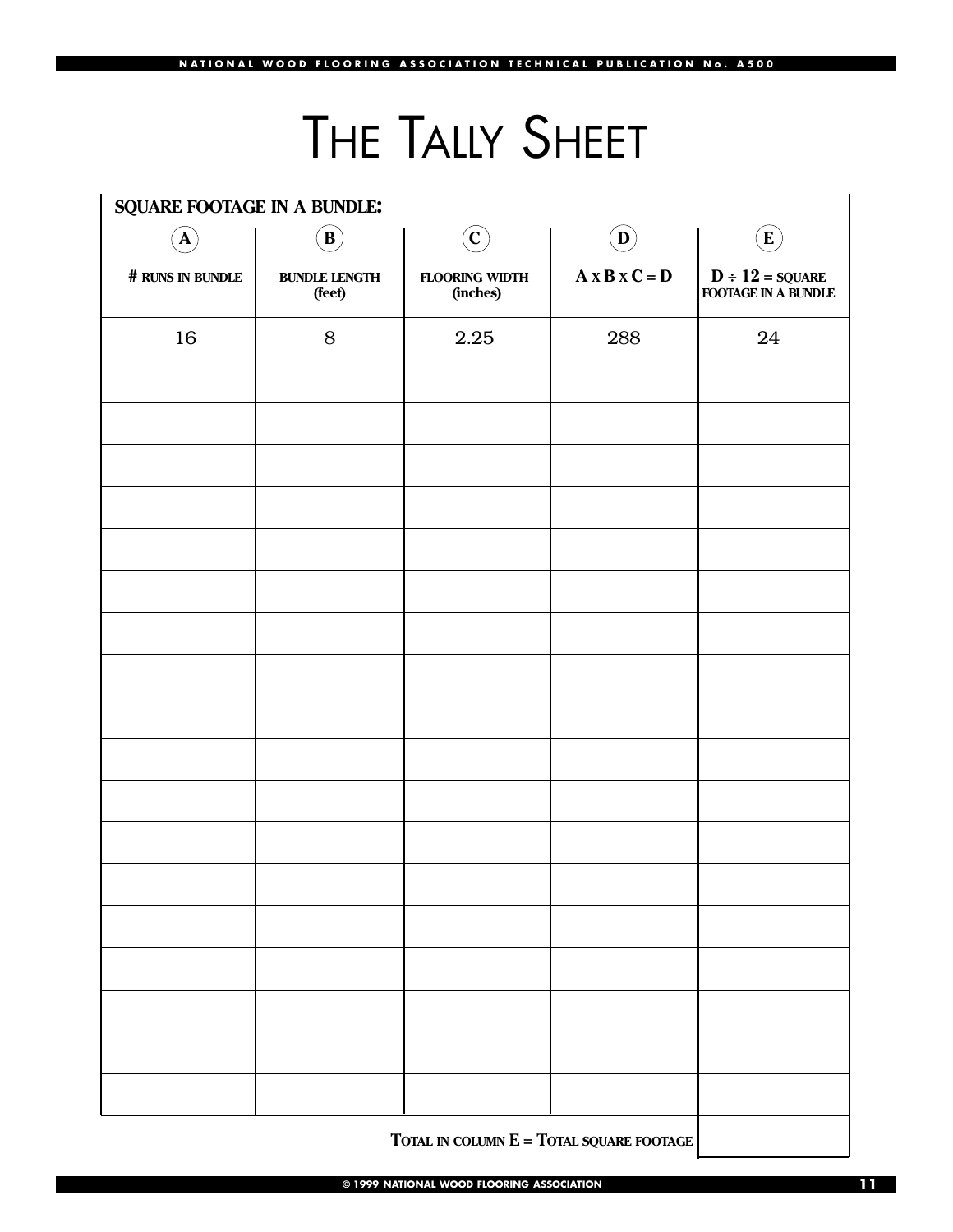#### **NATIONAL WOOD FLOORING ASSOCIATION TECHNICAL PUBLICATION No. A500**

| SQUARE FOOTAGE OF BROKEN BUNDLES:       |                            |                                             |                 |
|-----------------------------------------|----------------------------|---------------------------------------------|-----------------|
| $\left(\mathbf{F}\right)$               | $\left( \textbf{G}\right)$ | $\widehat{\mathbf{H}}$                      | $\mathbf I$     |
| TOTAL LINEAL FOOTAGE OF LEFTOVER PIECES | X FLOORING WIDTH           | $\mathbf{F} \times \mathbf{G} = \mathbf{H}$ | $H \div 12 = I$ |
| $3+4.25+2.4+2.25+4+6+5.4 = 27.3$        | 2.25                       | 61.4                                        | 5.1             |
|                                         |                            |                                             |                 |
|                                         |                            |                                             |                 |
|                                         |                            |                                             |                 |
|                                         |                            |                                             |                 |
|                                         |                            |                                             |                 |
|                                         |                            |                                             |                 |
|                                         |                            |                                             |                 |
|                                         |                            |                                             |                 |
|                                         |                            |                                             |                 |
|                                         |                            |                                             |                 |
|                                         |                            |                                             |                 |
|                                         |                            |                                             |                 |
|                                         |                            |                                             |                 |
|                                         |                            |                                             |                 |
|                                         |                            |                                             |                 |
|                                         |                            |                                             |                 |
|                                         |                            |                                             |                 |
|                                         |                            |                                             |                 |
|                                         |                            |                                             |                 |
|                                         |                            |                                             |                 |

**TOTAL IN COLUMN I = TOTAL SQUARE FOOTAGE**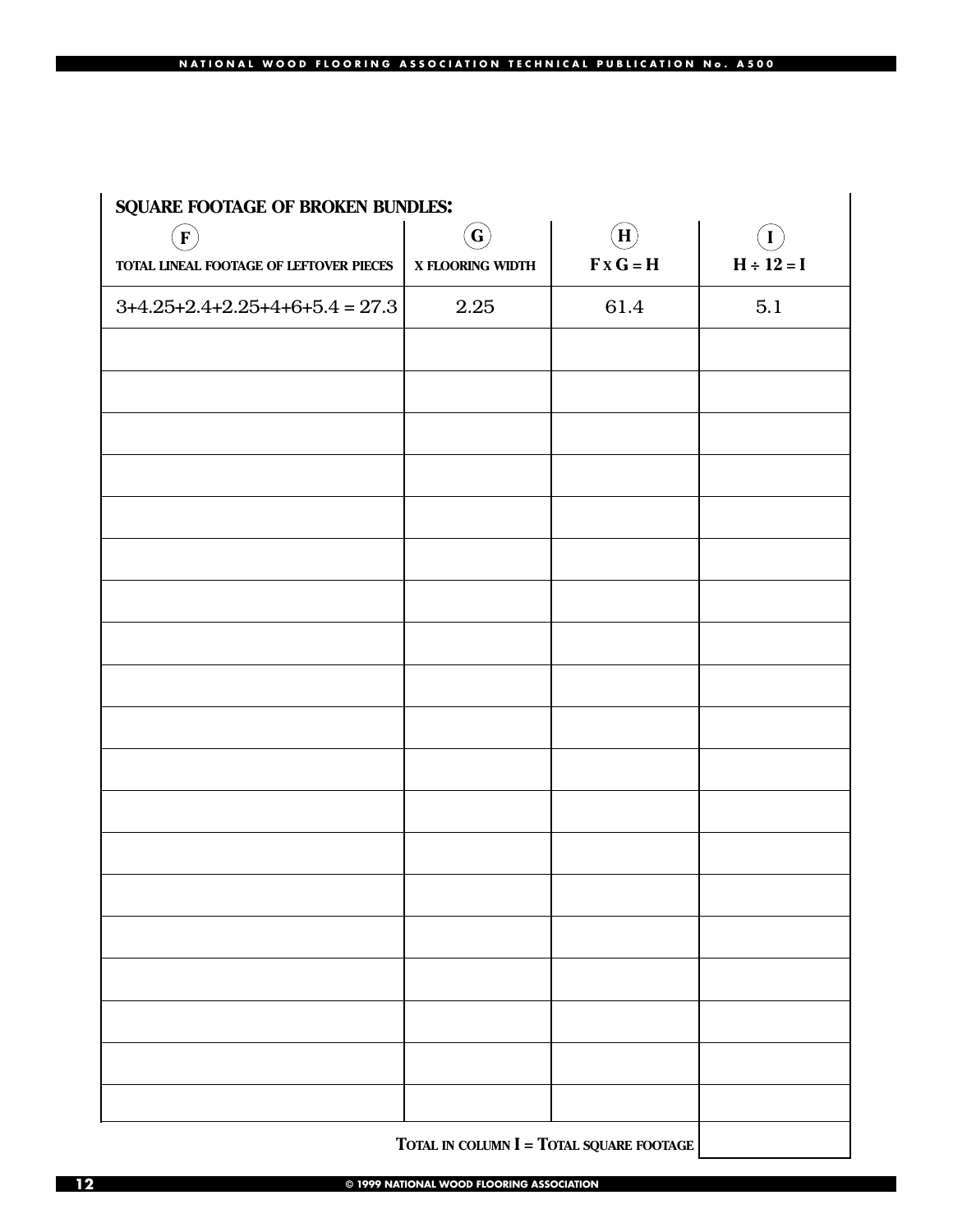## GIOSSARY

**Burl** A swirl or twist of the grain of the wood that usually occurs near a knot, but doesn't contain a knot.

**Character Marks** Naturally occuring marks in the wood, such as burls, flags and flecks, that give a unique appearance.

**Check** A lengthwise separation of the wood that usually extends across the rings of annual growth and commonly results from stress set up in wood during air or kiln drying.

**Crook** The distortion of a board in which there is a deviation, in a direction perpendicular to the edge, from a straight line from end to end of the piece.

**Degrades** Wood flooring that is not of the grade being inspected. Also called "outs."

**Engineered Wood Flooring** An assembly made by bonding layers of veneer or lumber with an adhesive.

**Figure** Inherent markings, designs or configurations on the surface of the wood produced by the annual growth rings, rays, knots and deviations from regular grain.

**Finish Skip** An interruption in the finish on the wood flooring.

**Flag** A heavy dark mineral streak shaped like a banner.

**Flag Worm Hole** One or more worm holes surrounded by a mineral streak.

**Flecks** The wide irregular, conspicuous figure in quartersawn oak flooring. See **Medullary Rays**.

**Heavy Streaks** Spots and streaks of sufficient size and density to severely mar the appearance of wood.

**Honeycombing** Checks often not visible at the surface that occur in the interior of a piece of wood, usually along the wood rays.

**Knot** The portion of a branch or limb that has been surrounded by subsequent growth of the stem. The

shape of the knot as it appears on a cut surface depends on the angle of the cut relative to the long axis of the knot. In hardwood strip flooring, small and pin knots aren't more than one-half inch in diameter. A sound knot is a knot cut approximately parallel to its long axis so that the exposed section is definitely elongated.

**Medullary Rays** Strips of cells extending radially within a tree and varying in height from a few cells in some species to four or more inches in oak. The rays serve primarily to store food and transport it horizontally in the tree. On quartersawn oak, the rays form a conspicuous figure, sometimes referred to as flecks.

**Mill Run (Run of the Mill)** Flooring that is milled from one grade of lumber, without being further separated by flooring grades.

**Milling Defects** Blemishes produced in milling flooring, such as chipped grain, torn grain, variation in machining, machine burn and mismatching.

**Mineral Streak** Wood containing an accumulation of mineral matter introduced by sap flow, causing an unnatural color ranging from greenish brown to black.

**Pin Worm Hole** In hardwood flooring, a small round hole not more than ¼-inch in diameter, made by a small wood-boring insect.

**Run/Lot Number** Finish or packaging numbers used to identify wood flooring.

**Shake** A separation along the grain, the greater part of which occurs between the annual growth rings.

**Split** Separations of wood fiber running parallel to the grain.

**Sound Wood** Wood that will create a usable floor. and therefore not including soft wood due to rot, loose pieces that will fall out, or splits throughout the piece.

**Streaks** See **Mineral Streaks**.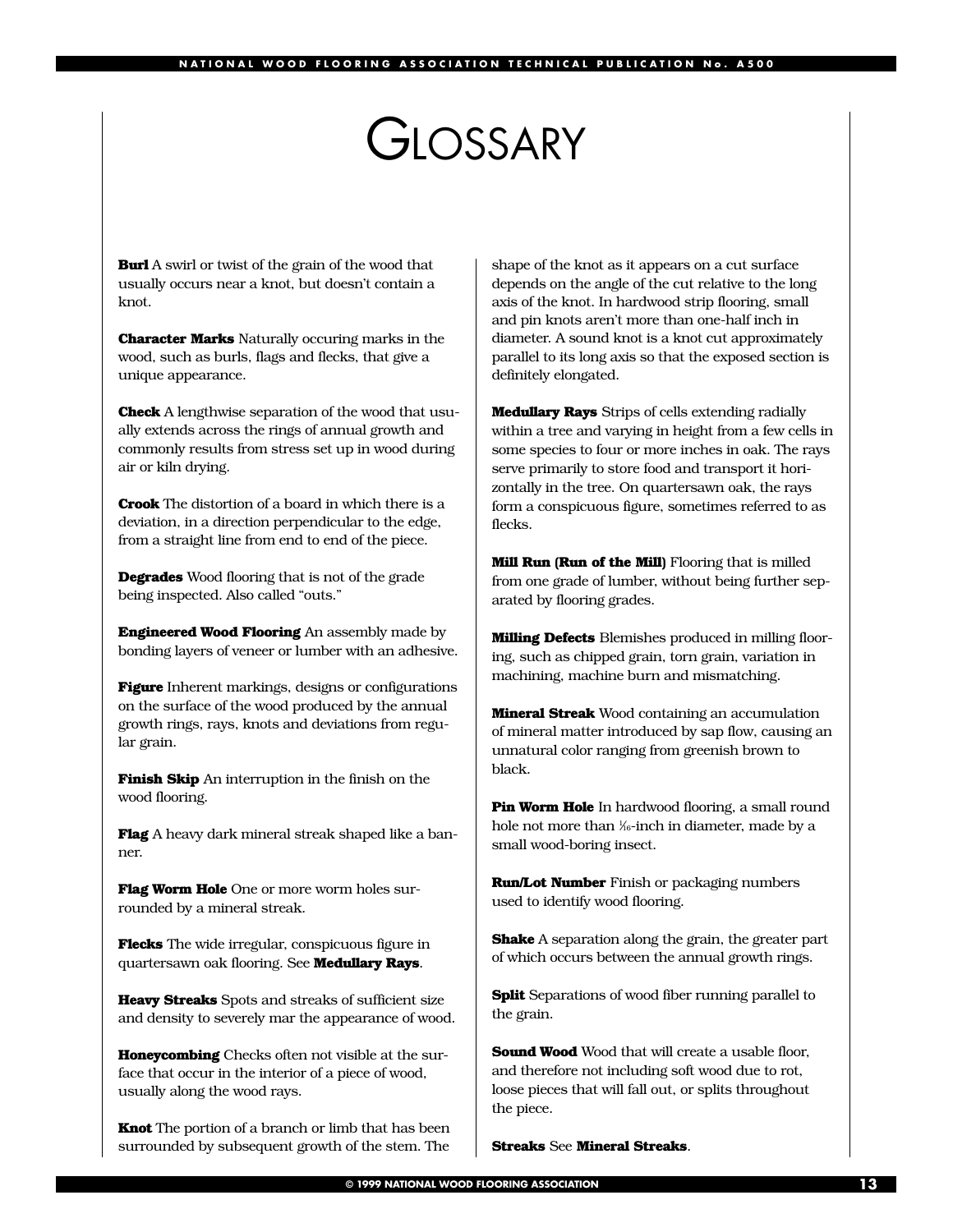## RESOURCE LIST

Contact the following associations for more information on the grading rules contained or discussed in this publication:

#### **Canadian Lumbermen's Association (CLA)**

27 Goulburn Ave. Ottawa, ON K1N 8C7 613/233-6205 Fax: 613/233-1929 E-mail: info@cla-ca.ca Website: www.cla-ca.ca

#### **Hardwood Plywood & Veneer Association (HPVA)**

P.O. Box 2789 Reston, VA 20195-0789 703/435-2900 Fax: 703/435-2537 E-mail: hpva@hpva.org Website: www.hpva.org

### **Maple Flooring Manufacturers Association (MFMA)**

60 Revere Drive, Suite 500 Northbrook, IL 60062 847/480-9138 Fax: 847/480-9282

### **National Hardwood Lumber Association (NHLA)**

P.O. Box 34518 Memphis, TN 38184-0518 901/377-1818 Fax: 901/382-6419 E-mail: info@natlhardwood.org Website: www.natlhardwood.org

#### **National Oak Flooring Manufacturers Association (NOFMA)**

P.O. Box 3009 Memphis, TN 38173-0009 901/526-5016 Fax: 901/526-7022 E-mail: info@nofma.org Website: www.nofma.org

#### **Southern Pine Inspection Bureau (SPIB)**

4709 Scenic Highway Pensacola, FL 32504 904/434-2611 Fax: 850/433-5594 E-mail: spib@spib.org Website: www.spib.org

#### **Southern Forest Products Association (SFPA)**

P.O. Box 641700 Kenner, LA 70064-1700 504/443-4464 Fax: 504/443-6612 E-mail: info@sfpa.org Website: www.sfpa.org

#### **Standards Australia**

1 The Crescent Homebush, NSW 2140 Australia 61-2-746-4748 Fax: 61-2-746-8450

#### **Timber Products Inspection (TPI)**

P.O. Box 919 Conyers, GA 30207 770/922-8000 Fax: 770/922-1290

#### **West Coast Lumber Inspection Bureau (WCLIB)**

Box 23145 Portland, OR 97281 503/639-0651 Fax: 503/684-8928 E-mail: info@wclib.org

#### **Western Wood Products Association (WWPA)**

522 S.W. Fifth Ave., Suite 500 Portland, OR 97204-2122 503/224-3930 Fax: 503/224-3934 E-mail: info@wwpa.org Website: www.wwpa.org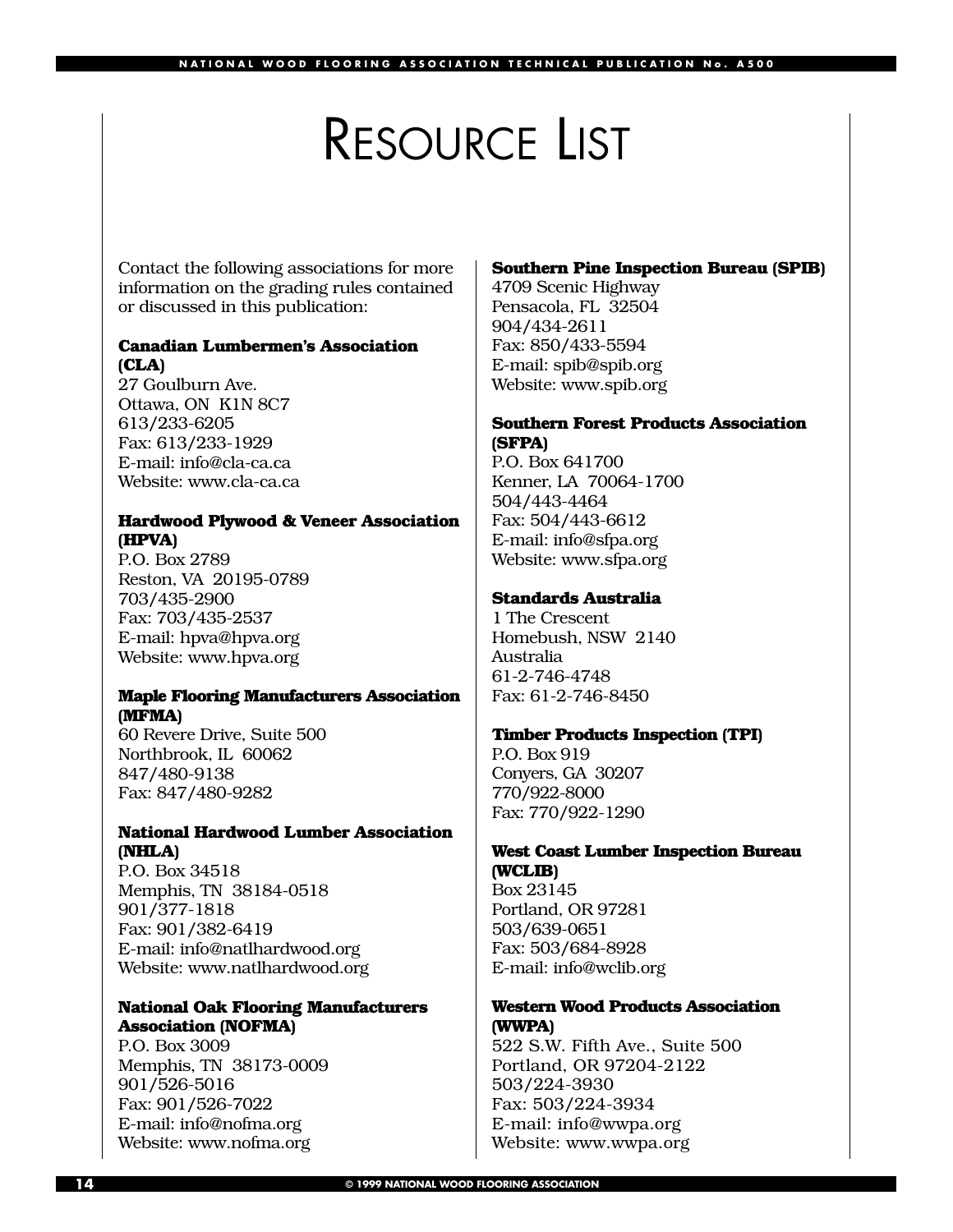## **APPENDIX** OF FLOORING GRADES

## **NOFMA GRADES**

*Note:* The following rules are current as of the printing of this publication. For the most recent rules, consult NOFMA's "Official Flooring Grading Rules."

**GRADING CHARACTERISTICS** for OAK: PLAIN SAWN, QUARTER SAWN, RIFT SAWN, QUARTER/RIFT SAWN

PLAIN SAWN: Flooring that is marked or specified as PLAIN SAWN or PLAIN, may contain any combination of the following types of grain classification: Plain Sawn, Rift Sawn, and Quarter Sawn.



QUARTER SAWN: Flooring that is marked or specified as QUARTER SAWN or QUARTERED; at least 50% of the piece must contain Quartered characteristics. Quartered characteristics as defined by NOFMA are: In cross section the angle of the annual ring tangent to the face of the piece to be between 45° and 90°. Grain lines to be mostly parallel to the length of strips,

and medullary ray flecks present and more than 1 ⁄16" wide.

RIFT SAWN: Flooring that is marked or specified as RIFT SAWN or RIFT; at least 75% of the piece must contain Rift characteristics. Rift characteristics as defined by NOFMA are: In cross section the angle of the annual ring tangent to the face of the piece to be between 30° to 60°. Grain lines to be mostly parallel to the length of strips and medullary ray flecks less than 1 ⁄16" wide.

QUARTER/RIFT SAWN: Flooring that is marked or specified as QUARTER/RIFT SAWN or QUARTER/RIFT, is a combination of QUARTER SAWN and RIFT SAWN developing from the production run.

## **OAK FLOORING GRADING RULES**

(NOTE: Characters included in a higher grade are automatically accepted in lower grades.)

#### **Clear Oak**

A flooring product of mostly heartwood with a minimum number of character marks and discoloration, providing a uniform appearance while allowing for all heartwood natural color variations.

Will admit the following: ¾" bright sapwood entire length of strip or equivalent if not extending further than 1" for ½ length of piece; small burls and fine pin worm holes; and equivalent characters



#### **Select Oak**



such as small tight checks; in the absence of these, one thin brown streak 3" long to be allowed every 6'.

Standard Packaging - Bundles to be 1¼' and longer; Average length, bundled or nested, 33 ⁄4'. Shorter Packaging - Average length for 7' and shorter packages, nested or otherwise,  $3\%$ .

A flooring product with coloration variations produced by differences of natural heartwood and sapwood, along with characters described.

The face may contain: unlimited sound sapwood; slight imperfections in milling; a small tight knot every 3'; pin worm holes; burls and a reasonable amount of slightly open checks. Brown streaks should not extend

the entire length of a piece. Two flag worm holes to every 8' are permitted. Slight imperfections in face work (torn grain) admitted. An intermittent, brown machine burn across the face not exceeding 1 ⁄4" width admitted. Also, a slight quantity of bark on the back or sides admitted. Will admit pieces with 1 ⁄2 tongue. Spot filling is generally required for open characters.

Standard Packaging - Bundles to be 1¼' and longer; Average length, bundled or nested, 31 ⁄4'. Shorter Packaging - Average length for 7' and shorter packages, nested or otherwise, 3'.

#### **No. 1 Common Oak**



A flooring product which contains prominent variations in coloration and varying characters.

The following are not admitted: broken knots over 1 ⁄2" in diameter, large grub worm holes; and splits extending through the piece. Open characters such as checks and knot holes are admitted, buit must be sound and readily fill.

Not more than 20" scant stock in thickness allowed to every 5'. Minor imperfections in machining permitted. Shall admit sticker stain; varying wood characteristics, such as flag worm holes, heavy streaks, checks, and worm holes; and an occasional dark machine burn across the face not exceeding 1 ⁄2" wide, 1 ⁄64" deep and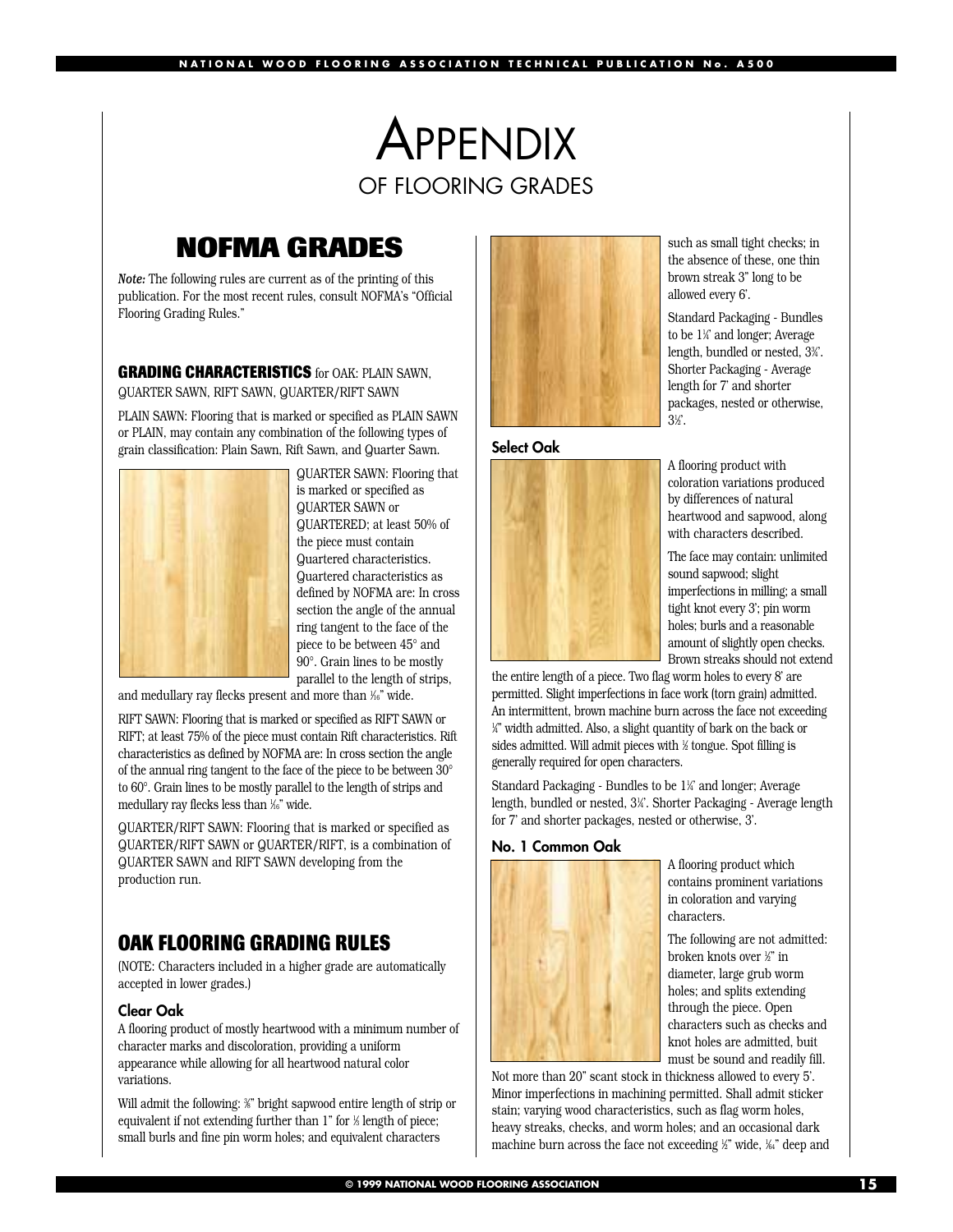not more than two each 3'. 1 ⁄4 tongue allowed. Extremely dark pieces are not to be included.

Standard Packaging - Bundles to be 1¼' and longer; Average length, bundled or nested, 23 ⁄4'. Shorter Packaging - Average length for 7' and shorter packages, nested or otherwise, 2½'.

#### **No. 2 Common Oak**



May contain sound natural variations of the forest product and manufacturing imperfections. The purpose of this grade is to furnish a floor suitable for homes, general utility use, or where character marks and contrasting appearance is desired.

The following are not admitted: shattered or rotten ends, large broken knots, excessive bad

millwork, shake, advanced rot, and similar unsound defects. Dark machine burns exceeding 3 ⁄64" deep not admitted. Knot holes and open characters which will readily fill are admitted. A limited number of pieces with no tongue which may be face nailed are admitted.

Standard Packaging - Bundles to be 11 ⁄4' and longer; Average length, bundled or nested, 2¼'. Shorter Packaging - Average length for 7' and shorter packages, nested or otherwise, 2'.

#### **11 ⁄4' Shorts Oak**

Pieces 9" to 18" long are to be bundled together and designated as 1¼ Shorts. Pieces graded NO. 1 COMMON, SELECT and CLEAR to be bundled together and designated NO. 1 COMMON & BETTER with pieces grading NO. 2 COMMON bundled separately and designated as such. Although pieces 6" under and only 3" over the nominal length of the bundle may be included, the pieces must average 11 ⁄4', which is achieved through the natural preponderance of longer lengths.

## **PREFINISHED OAK GRADING RULES**

White Oak and Red Oak in STANDARD & BETTER Grades with a natural coloration, to be separated. All other colors and grades may be mixed Red Oak and White Oak. Grades are established after the flooring has been sanded and finished.

#### **Prime Prefinished Oak**

This is the top grade and the overall appearance shall be good. The face of strips shall be selected for appearance after finishing. This grade includes characteristics found in the unfinished grades of CLEAR and SELECT grade.

The following characters are admitted: Unlimited Sapwood and the natural variations of color; Occasional small Burls; Light

brown Steaks not more than 1 ⁄8" in width and 6" in length or the equivalent; an occasional very small tight 1 ⁄8" Knot; and limited 1 ⁄32" fine Pinworm Holes, may be included in any one piece when properly filled. Will not admit pieces with less than 3 ⁄4 full tongue.

Minimum average length 3¼'. Bundles 1¼' and up.

#### **Standard Prefinished Oak**

The face of strips may contain sound wood characteristics which are even and smooth after filling and finishing. This grade includes some characteristics found in the unfinished grades SELECT, NO.1 COMMON, and NO. 2 COMMON.

The following characters are admitted; Worm holes; Season and Kiln Checks, Broken Knots up to ¾" in diameter, minor imperfections in machining, Torn Grain and Burns. Other characters will be admitted if they do not impair the soundness of the floor. All larger admitted open characters are to be properly filled and finished. Limited unfinished/unfilled small open grade characters permitted.

Large Grub Worm Holes, Splits extending through the piece, Shake and similar unsound defects not admitted.

For naturally finished coloration- All the varying color characteristics of the wood admitted to include, Sticker Stain, and Dark Streaks up to %" in width not to exceed 1" in length for each lineal foot.

For stained finishes- All varying colorations and streaks permitted, predominantly dark boards not permitted.

Minimum average length 2½'. Bundles 1¼' and up.

#### **Standard & Better Prefinished Oak**

A combination of PRIME and STANDARD grade developing from the production run.

Minimum average length 2½'. Bundles 1¼' and up.

#### **Tavern Prefinished Oak**

Should lay a serviceable floor.

A limited amount of unfilled/unfinished open characters admitted. A limited amount of pieces with finish irregularities such as bubbles, small skips, lines, stain/color variation, surface handling scratches, minor trash, and the like are allowed.

The following characters are NOT admitted: Mis-manufactured boards; shattered or rotten ends; large open Knots and other unsound defects of a similar nature; pieces with less than ¼ full tongue.

Minimum average length 2'. Bundles 1¼' and up.

#### **Tavern & Better Prefinished Oak**

A combination of PRIME, STANDARD and TAVERN grades developing from the production run. Minimum average length 2'.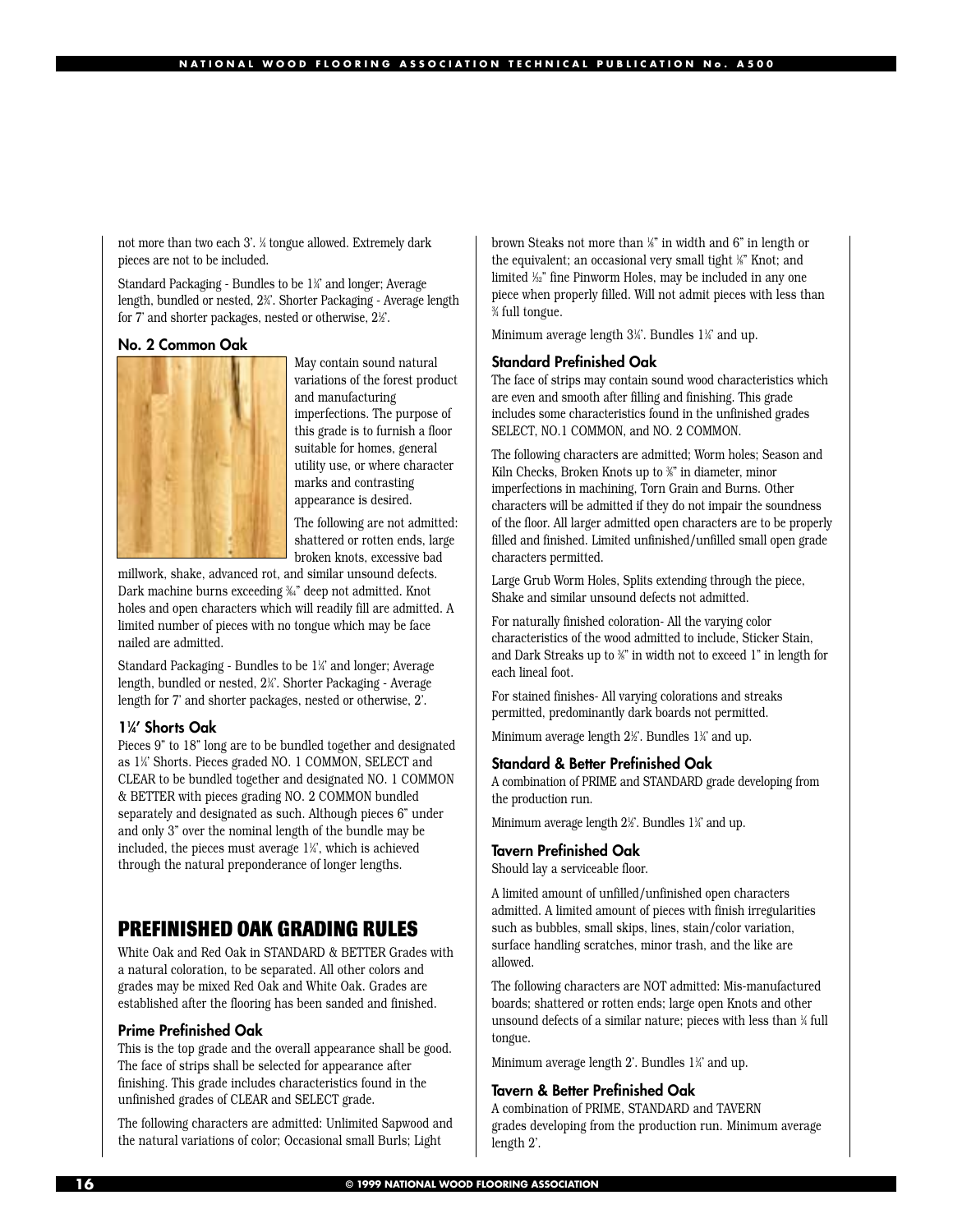## **BEECH, BIRCH & HARD MAPLE GRADING RULES**

NOFMA recognizes ¾", 2½" and 3½" as standard thicknesses for the manufacture of Hard Maple, Beech, and Birch flooring. NOFMA members may, at their option, produce either <sup>25</sup>⁄2" or ¾ thick Hard Maple, Beech, and Birch flooring.

#### **First Grade Beech, Birch & Hard Maple**

Shall have the face practically free of all defects, but the natural color of the wood shall not be considered a defect. The highest standard grade, combines appearance and durability.

Will admit the following: variations in the Natural Color of the wood (with use of some finishes, slight shadows and color variation may appear); an occasional small, firm Pin Knot, not over ½" in diameter, provided it does not occur on edges or ends of strips; occasional dark Green or Black Spots or Streaks not over 1 ⁄4" wide and 3" long (or its equivalent) which may contain a tight check not over 1 ⁄2" long, provided it is boxed within the piece; Bird's Eyes and small Burls; slightly Torn Grain; or similar defect which can be readily removed by the ordinary method of sanding the floor after it is laid; a slightly Shallow Place not over 12" long on underside of the flooring if it does not extend to either end of the piece. Pieces with 1 ⁄2 Tongue for no more than 25% of the length are allowed. The wood must be sound and free of Shake. Bark Streaks shall not be permitted.

Bundles shall be 1-¼' and longer through 7' or 8' as the stock will produce. Not over 55% of the total footage shall be in bundles under 4'; Not more than 25% of the total footage shall be in 2' bundles, and not more than 10% of the footage shall be in 1-¼' bundles.

Nested bundles: Maximum average number of pieces under 1-1 ⁄4' shall be 8 pieces. Average length is 3'.

#### **Second Grade Beech, Birch & Hard Maple**

A floor with varying wood characteristics and colors to include distinct color variations, numerous Streaks, stained Sapwood, sound Knots, and Checks. All defects must readily fill.

Will admit the following: sound tight Knots, provided they do not occur on edges or ends of strips; slight Imperfections in machining; distinct Color Variations; Sticker Stain/Shadow; numerous dark Green or Black Spots or Streaks, provided they do not occur in combination with predominantly dark heartwood; slight Checks not exceeding 3" in length (may be slightly open) and running parallel with and well inside the edges and ends of the strips; dark Spots or Streaks with slight Checks in center; small Rough Spots (Torn Grain) which cannot be wholly removed by ordinary method of sanding the floor after it is laid; slightly Torn Edges; Short Tongue if sufficient to hold properly in the floor; Shallow or Waney Back, if piece has sufficient bearing of full thickness to support it in the floor; small bark Streaks where bark is as sound as surrounding wood; and slight variation in Angle of End Matching. The face shall be free of Shake and wood must be sound.

Bundles shall be 1-¼' and longer through 7' or 8', as the stock will produce. Not over 60% of the total footage shall be in bundles under 4', Not more than 27% of the total footage shall be in 2' bundles; and not more than 15% of the footage shall be in 1-1 ⁄4' bundles.

Nested bundles: Maximum average number of pieces under 1-¼' shall be 12 pieces. Average length 2¾.

#### **Third Grade Beech, Birch & Hard Maple**

Must be of such character as will lay and give a good serviceable floor. The wood must be firm, serviceable and may contain all defects common to Maple. Pieces with 1 ⁄4 full Tongue admitted.

Third Grade will not admit- Knot Holes over ¾" in diameter or unsound Knots where the unsound portion is over 1" in diameter; Voids on Ends or Edges; or Shake, Heart Checks, badly Split Ends and Imperfections in Manufacture which would materially impair the serviceability of the floor.

Bundles shall be 1-¼' and longer through 7' or 8', as the stock will produce. Not over 85% of the total footage shall be in bundles under 4'; and not more than 55% of the total footage shall be 1-1 ⁄4' bundles.

Nested bundles: Maximum average number of pieces under 1-1 ⁄4' shall be 42. Average length 2¼'.

#### **Second & Better Beech, Birch & Hard Maple**

A combination of FIRST GRADE and SECOND GRADE developing from the production run. The lowest grade pieces admissible shall not be less than SECOND GRADE.

Bundles shall be 1¼ and longer through 7' or 8' as the stock will produce. Not over 60% of the total footage shall be in bundles under 4'. Not more than 27% of the total footage shall be in 2' bundles, and not more than 15% of the footage shall be 11 ⁄4' bundles.

Nested bundles: Maximum average number of pieces under 1¼ shall be 12 pieces. Average length 2¾.

#### **Third & Better Beech, Birch & Hard Maple**

A combination of FIRST GRADE, SECOND GRADE, and THIRD GRADE developing from the production run. The lowest grade pieces admissible shall not be less than THIRD GRADE.

Bundles shall be 1¼ and longer through 7' or 8', as the stock will produce. Not over 60% of the total footage shall be in bundles under 4'.

Nested bundles: Maximum average number of pieces under 1¼ shall be 42. Average length 21 ⁄4'.

#### **SPECIAL GRADES for Beech, Birch & Hard Maple**

#### **First Grade White Hard Maple**

Is special stock, selected for uniformity of color. It is almost ivory white and is the finest grade of Hard Maple flooring that can be produced. Sapwood/Heartwood pieces must have 95% Sapwood on the face. Strips must be free from stain and Heartwood portion must be nearly white. All FIRST GRADE rules apply. EXCEPTIONS: Streaks- should be light brown or light green, not over 1 ⁄4" wide and 3" long (or equivalent) one per 3'. Black Spots, Sticker Stain/Shadow- not admitted.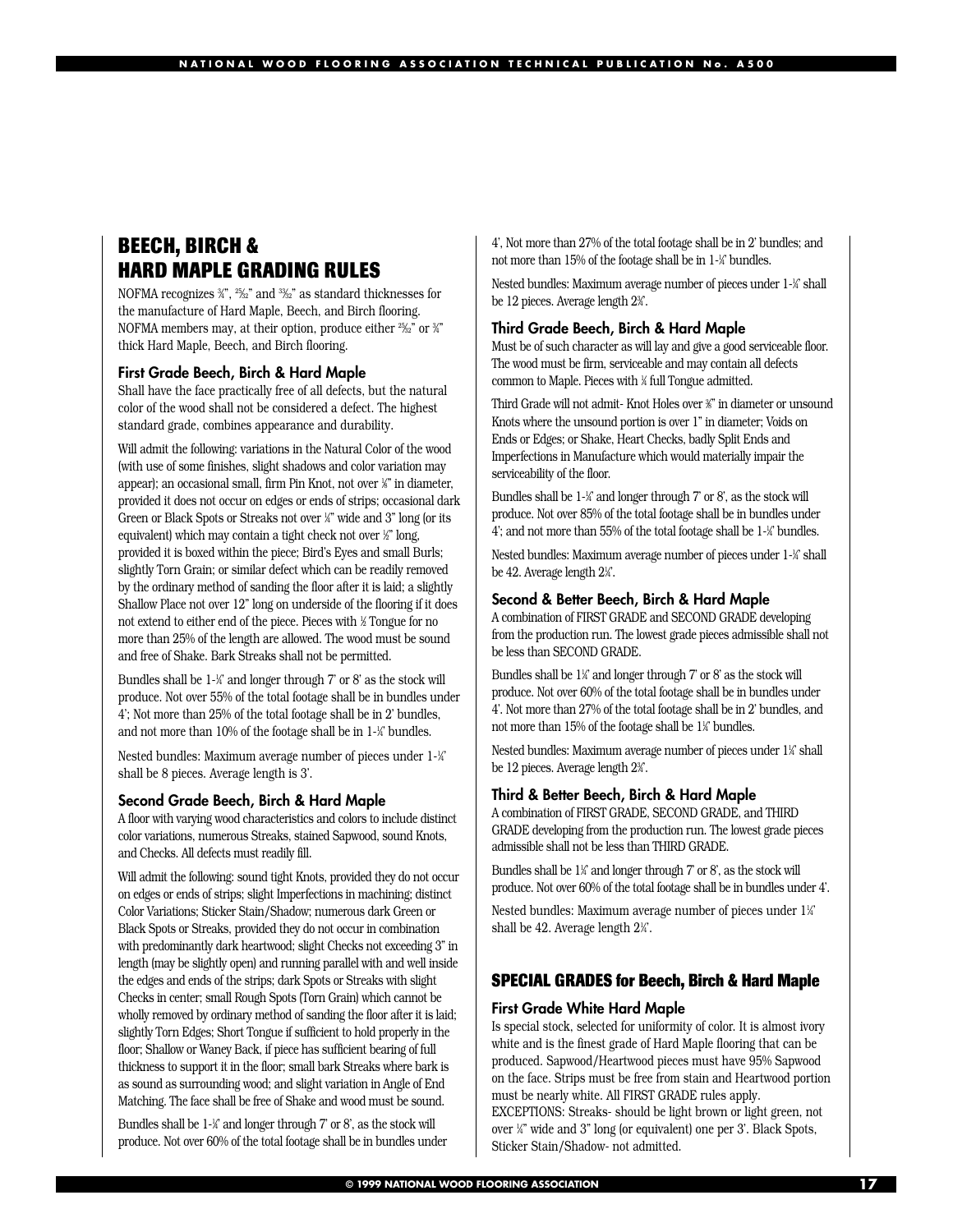#### **First Grade Red Beech & Birch**

Are special grades produced from all red faced stock, and are specially selected for color. The color is rich, being a soft tint which lends these two woods an individuality found in no other species. Strips must have 95% red faced characteristics. All FIRST GRADE rules apply.

EXCEPTIONS: Streaks- Should be light brown, Black Spots, Sticker Stain/Shadow- not admitted.

## **HICKORY / PECAN**

#### **First Grade Hickory / Pecan**

Shall have the face practically free of all defects, but the natural color of the wood shall not be considered a defect. The highest standard grade, combines a nearly uniform appearance with exceptional durability.

The following characters are admitted: variations in the Natural Color of the wood, Heartwood and Sapwood: an occasional small, firm Pin Knot or Bird Peck, not over 1 ⁄8" in diameter, provided it does not occur on edges or ends of strips; dark Streaks not over 1 ⁄4" wide and 3" long (or its equivalent one for every 3 ft. in length); slight Checks not over 1 ⁄2" long, provided Check is boxed within the piece; small Burls; slight Torn Grain or slight intermittent Machine Burn; or similar defect which can be readily removed by the ordinary method of sanding the floor after it is laid; a slightly Shallow Place not over 12" long on underside of the flooring if it does not extend to either end of the piece. Pieces with 1 ⁄2 tongue for no more that 25% of the length are allowed. The wood must be free of Shake. Bark Streaks shall not be permitted.

Packaging: 8' or shorter, Nested or bundled. Pieces/Bundles shall be 11 ⁄4' and longer through 7' or 8' as the stock will produce (9" Minimum, 102" Maximum). Average length 31 ⁄4'. Average length for 7' and shorter packages, nested or otherwise - 3'.

#### **Second Grade Hickory / Pecan**

A floor with varying wood characteristics and colors to include heavy Streaks, stained Sapwood, sound Knots, Checks and small Splits. All defects must readily fill and be sound.

The following characteristics are admitted: Broken Knots up to 1 ⁄2" in diameter; distinct Color Variations (predominantly dark, discolored pieces not allowed); Sticker Stain/Shadow; numerous dark Streaks or black spots; Checks to 1 ⁄16" not exceeding 3" in length, and running parallel and well inside the strip edges; small End Split ¼° x ½" showing no movement; Bird Pecks to ½" where bark is sound and as hard as surrounding wood.

Minor imperfections in machining permitted; Torn Grain (less than 1 ⁄16" deep and 3" long for full width); slightly Torn Edges, and an occasional dark Machine Burn 1 ⁄2" in width (1 per 3').

Will admit pieces with 1 ⁄2 full Tongue entire length of piece.

Packaging: 8' or shorter, Nested or bundled. Pieces/Bundles shall be 1¼' and longer through 7' or 8' as the stock will produce (9"

Minimum, 102" Maximum). Average length 23 ⁄4'. Average length for 7' and shorter packages, nested or otherwise- 21 ⁄2'.

#### **Second & Better Hickory / Pecan**

A combination of FIRST GRADE and SECOND GRADE developing from the production run. The lowest graded pieces allowed are SECOND GRADE.

Packaging: 8' or shorter, Nested or bundled. Pieces/Bundles shall be 11 ⁄4' and longer through 7' or 8' as the stock will produce (9" Minimum, 102" Maximum). Average length 23 ⁄4'. Average length for 7' and shorter packages, nested or otherwise- 21 ⁄2'.

#### **Third Grade Hickory / Pecan**

Must be of such character as will lay and give a good serviceable floor. The wood must be firm, and may contain defects of every character. This grade is intended to give a "rustic" appearance.

The following defects are not allowed: Knot Holes over ¾" in diameter or unsound Knots where the unsound portion is over 1" in diameter (the unsound portion can not extend through piece); Shake, Soft Rot, Splits and open defects which extend through piece or show movement, Torn Grain more than 1 ⁄4" deep, Edge Splinters, and Imperfections in Manufacture which would materially impair the serviceability of the floor.

Knot Holes, Bird Pecks, Worm Holes, and the like which will readily fill are admitted. Pieces with 1 ⁄4 full tongue admitted.

Packaging: 8' or shorter, Nested or bundled. Pieces/Bundles shall be 11 ⁄4' and longer through 7' or 8' as the stock will produce (9" Minimum, 102" Maximum). Average length 2¼'. Average length 7' and shorter packages, nested or otherwise- 2'.

#### **Third & Better Hickory / Pecan**

A combination of FIRST GRADE, SECOND GRADE, and THIRD GRADE developing from the production run. The lowest graded pieces allowed are THIRD GRADE.

Packaging: 8' or shorter, Nested or bundled. Pieces/Bundles shall be 11 ⁄4' and longer through 7' or 8' as the stock will produce (9" Minimum, 102" Maximum). Average length 21 ⁄4'. Average length for 7' and shorter packages, nested or otherwise- 2'.

#### **Special Grades Hickory/Pecan**

#### **First Grade Red Hickory / Pecan**

Is a special stock selected for its deep red/brown color with the minimal contrast of the lighter Sapwood.

Face of pieces shall be Heartwood (95%). All First Grade Rules apply.

#### **First Grade White Hickory / Pecan**

Is special stock selected for its creamy color with the minimal contrast of the darker Heartwood. The face of pieces shall be bright Sapwood (95%). All First Grade rules apply.

EXCEPTIONS: Streaks should be light brown not over 1 ⁄4" wide and 3" long (or equivalent) one per 3'. Black Spots not allowed, Sticker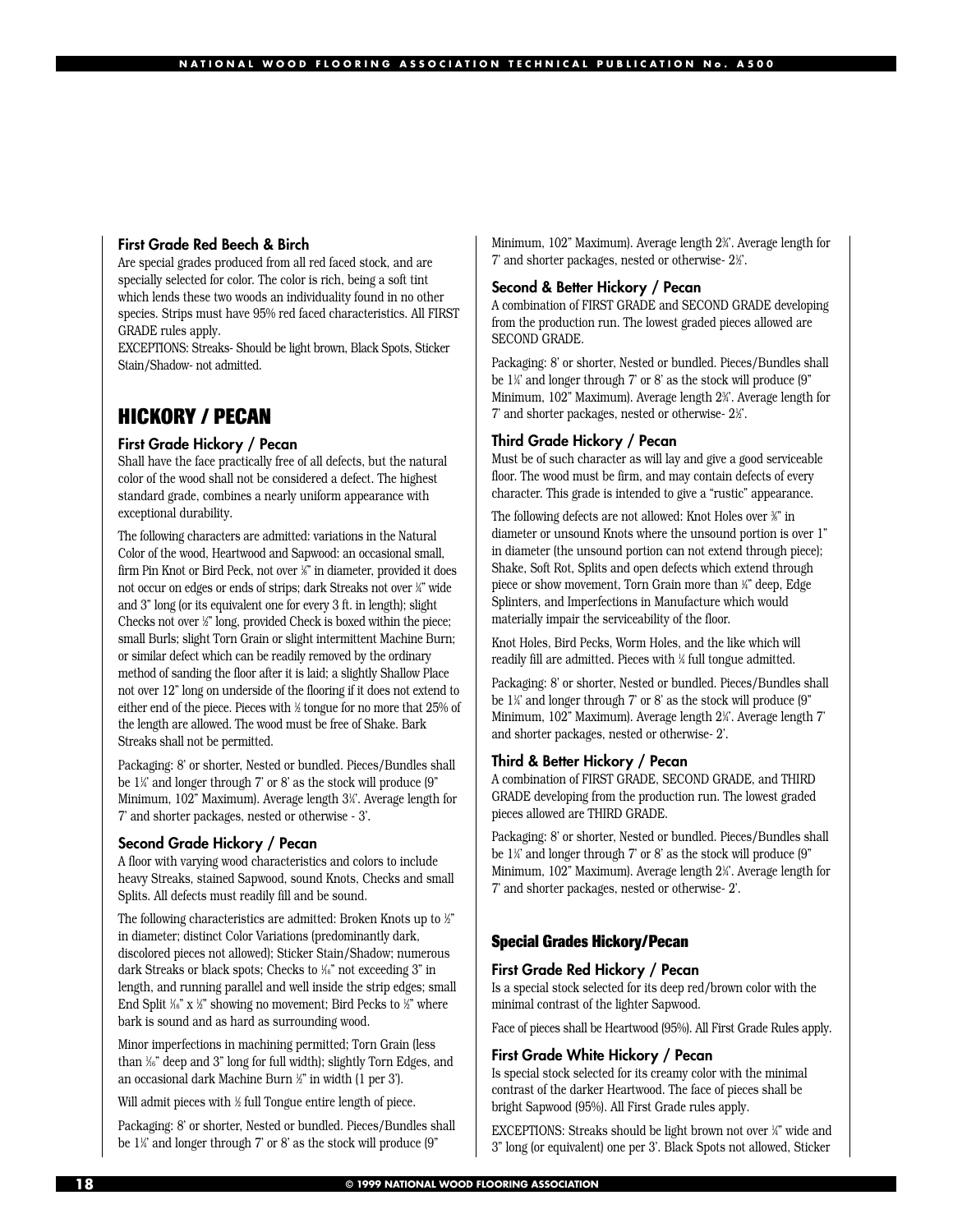Stain/Shadow none allowed.

#### **Second Grade Red Hickory / Pecan**

Is special stock selected for minimal contrasting lighter Sapwood. The face of pieces shall be Heartwood (85%). All Second Grade rules apply.

## **ASH GRADING RULES**

#### **Clear Ash**

The face shall be practically free of defects.

The following characters are admitted: Small burls (less than 1 ⁄8" in diameter); fine pin worm holes with no discoloration (1 for every 3' in length); or in the absence of these, one (1) thin light brown streak (3" long to be allowed for every 6' of length or equivalent).

Brown Heartwood is allowed as follows;  $\%$  entire length or 1" for one-third the length of the strip.

Clear Ash is usually chosen for it's light color. Bundles to be 11 ⁄4' and up. Average length (Standard Packaging) 33 ⁄4'. Average length for shorter packaging, nested or otherwise, 31 ⁄2'.

#### **Select Ash**

The face shall contain mostly Sapwood, unstained.

The following characters are admitted: Narrow streaks not running entire length of the strip; pin worm holes (up to 3 every 3' in length); imperfection in milling (Torn grain) which will sand out; One (1) small tight knot (1 ⁄4" in diameter) to every 3' in length; Small pith fleck (less than 1 ⁄4" diameter); An intermittent brown machine burn across the face not exceeding 1 ⁄4" in width; and Unlimited cambium miners. Brown Heartwood is allowed as follows: ¾" entire length or 1" for one-third the length of the strip.

Will admit pieces with 1 ⁄2 tongue. Most defect are lost sight of after the floor is laid and finished, giving a good appearance.

Bundles to be 1¼ and up. Average Length (Standard Packaging) 31 ⁄4'. Average length for Shorter packaging, nested or otherwise, 3'.

#### **No. 1 Common Ash**

A floor with varying wood characteristics such as Heavy streaks, Stained sapwood, and Sound knots typical of this grade. All defects must readily fill and be sound.

The following characters are admitted: Broken knots up to 1 ⁄2" in diameter; Pith flecks less than 3 ⁄16" in diameter; Worm holes up to 3 ⁄16"; Checks and End splits less than 1 ⁄16" wide and not extending through the piece; and Sticker stain.

Minor imperfections in machining permitted; Torn grain (not over one-fourth (1 ⁄4) of the surface, less than 1 ⁄26" in depth); One (1) dark machine burn across the face for every 3' of length, not exceeding  $\frac{1}{2}$ " in width,  $\frac{1}{6}$ 4" in depth.

Will admit pieces with ¼ tongue. Bundles to be 1¼ and up. Average Length (Standard Packaging) 2¾'. Average Length for Shorter Packaging, nested or otherwise, 21 ⁄2'.

#### **No. 2 Common Ash**

Defects of every character admitted, but should lay a serviceable floor.

The following defects are NOT allowed: Saft rat; Broken knots where the unsound portion extends through piece; Torn grain over 3 ⁄16" in depth; Splits and Open defects extending through the piece; Shake and Pith flecks that are saft if over ¼" in diameter.

Knot holes and defects which will readily fill are admitted.

A limited number of pieces with no tongue and limited number of pieces that are thin (scant) in thickness but will End Match admitted. Bundles to be 11 ⁄4' and up. Average Length (Standard Packaging) 21 ⁄4'. Average length for Shorter Packaging, nested or otherwise, 2'.

### **GENERAL RULES (ALL SPECIES)**

(NOTE: Characters included in a higher grade are automatically accepted in lower grades)

Flooring shall be Tongued and Grooved and End Matched (unless otherwise indicated). Flooring shall not be considered of standard grade unless the lumber from which the flooring is manufactured has been properly kiln dried. The NOFMA standard is that flooring is manufactured at a 6% - 9% Moisture Content with a 5% allowance for pieces outside that range up to 12% Moisture Content, and to fit a "GO NO-GO" NOFMA flooring gauge.

NOFMA members are required to mark all bundles of standard grade flooring with the grade and color (or species if applicable).

Plank Flooring designated by a grade name listed in this Grading Rule Book must conform to that grade description.

Members may manufacture Plank Flooring under other grade names and descriptions which are registered with the NOFMA office to qualify for Complaint Inspection Services.

## **PACKAGING**

To determine the (nominal) length of a piece of flooring, ¾" end match allowance shall be added to the actual face length when measuring.

Individual strips may range in length from 9" minimum to 102" maximum.

The average length as referred to in the Official Flooring Grading Rules apply to the total footage of any one shipment consisting of 1,000 sq. ft. or greater amounts.

The percentages under 4', as referred to in the Official Flooring Grading Rules apply to the total footage of any one shipment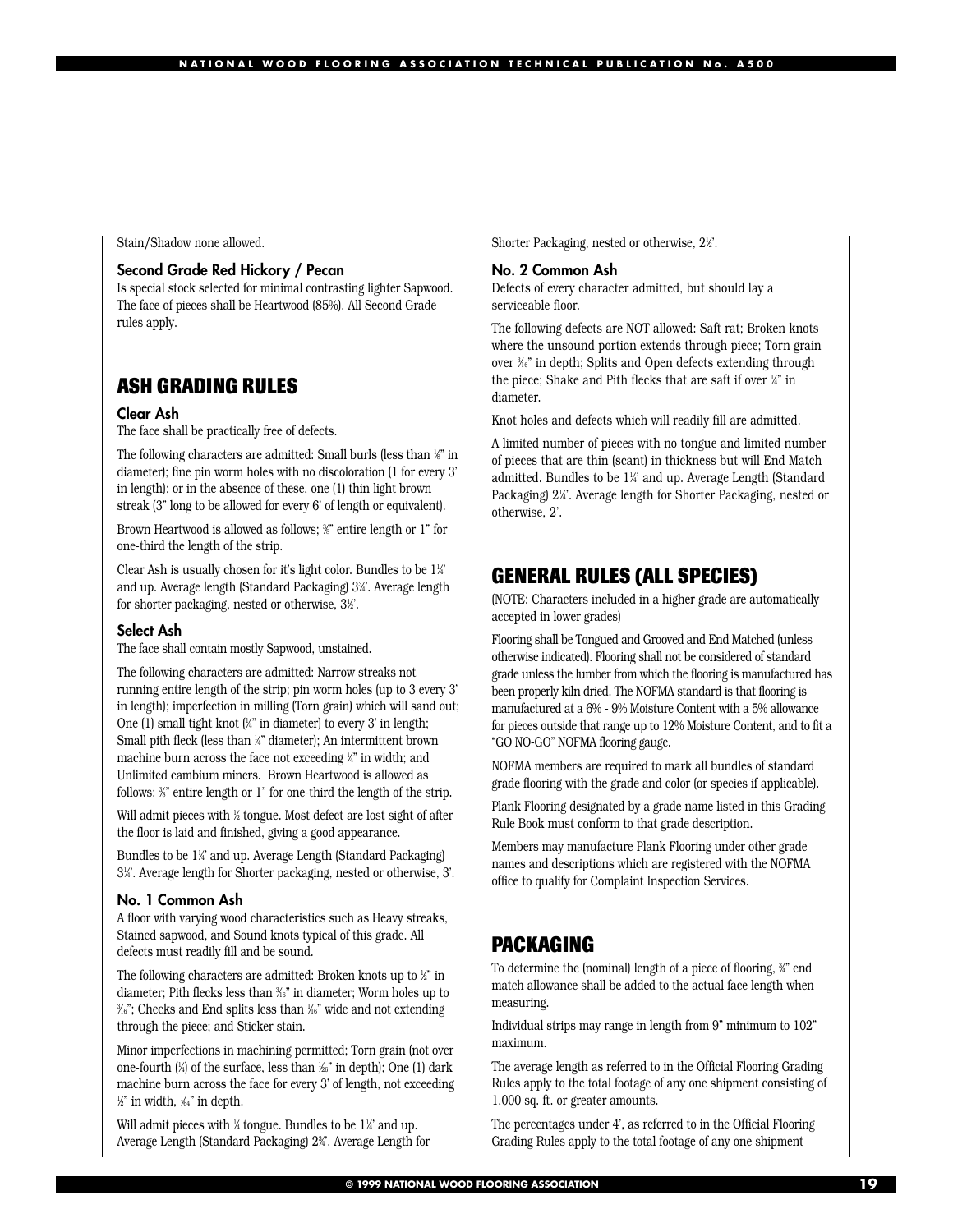consisting of 1,000 sq. ft. or greater amount.

Bundled flooring- An individual bundle contains pieces from 6" over to 6" under the nominal length of the bundle. Bundle lengths ranging from 1¼ to 7' or 8', as the stock will produce, and placed (nested) end to end in units (pallets) of 8' nominal length are designated "Standard Packaging"; or units of 7' and shorter nominal length are designated "Shorter Packaging".

Nested Flooring- A nested bundle contains flooring strips positioned end to end continuously in runs measuring from 6" over to 6" under the nominal length of the nested bundle.

For  $\frac{3}{4}$  x 2¼" Flooring- A 12 run, 8' nominal length bundle, containing 24 bd. ft. of flooring is designated "Standard Packaging".

Nested bundles shorter than 8' nominal length are designated "Shorter Packaging".

Shorter Nested Bundles or Boxes- Bundles or Boxes containing more or fewer runs of flooring are "Non Standard Packaging" and considered acceptable packaging where the average length is maintained.

### **GUIDE TO HARDWOOD FLOORING GRADES**

(NOTE: Characters included in a higher grade are automatically accepted in lower grades)

Appearance alone determines the grades of hardwood flooring since all grades are equally strong and serviceable in any application. Oak, the most popular of the hardwoods, has four basic grades, "CLEAR" is mostly uniform in appearance, has a limited number of character marks and is mostly heartwood . "SELECT" also has a uniform appearance, but this grade contains more of the natural characteristics such as knots and color variations, particularly variation associated with heartwood, sapwood differences. The "COMMON" grades have more character markings than either of the other two grades and are often specified because of these natural features and the character they bring to the installation. Grades are sometimes combined (i.e. SELECT & BETTER). Also, grades of short pieces (SHORTS) produced in manufacturing can be combined (i.e. NO. 1 COMMON & BETTER SHORTS).

### **STANDARD THICKNESS AND WIDTH**

#### **Strip Flooring**

%" Thickness: Face Widths 1½", 2", 2¼" & 3¼". %" Thickness: Face Widths 1½", & 2".

#### **Maple, Beech & Birch Flooring ONLY**

3 ⁄4", 25⁄32" & 33⁄32" Thickness: Standard Widths.

#### **Plank Flooring**

3 ⁄4" Thickness: Face Widths 3", 4", 5", 6", 7", or 8"

#### **Square Edge Strip Flooring**

%" Thickness: Face Widths %", 1", 1%", 1¼", 1½", 1½", 2".  $\frac{11}{22}$ " Thickness: Face Widths 1½", 2". (All faces in 5 ⁄16" square edge are finished 1 ⁄64" over face.)

#### **Square Edge Bundling**

| CLEAR         | $1\frac{1}{4}$ a |
|---------------|------------------|
| SELECT        | $1\frac{1}{4}$ a |
| NO. 1 COMMON  | $1\frac{1}{4}$ a |
| NO. 2 COMMON* | $1/\frac{1}{4}$  |

⁄4' and up Average Length 5' ⁄4' and up Average Length 4' ⁄4' and up Average Length 3' ⁄4' and up Average Length 21 ⁄2'

(\*May contain defects of all characters but will lay a serviceable floor.)

#### **Special Order ONLY**

%" Thickness: Face Widths 1½" & 2".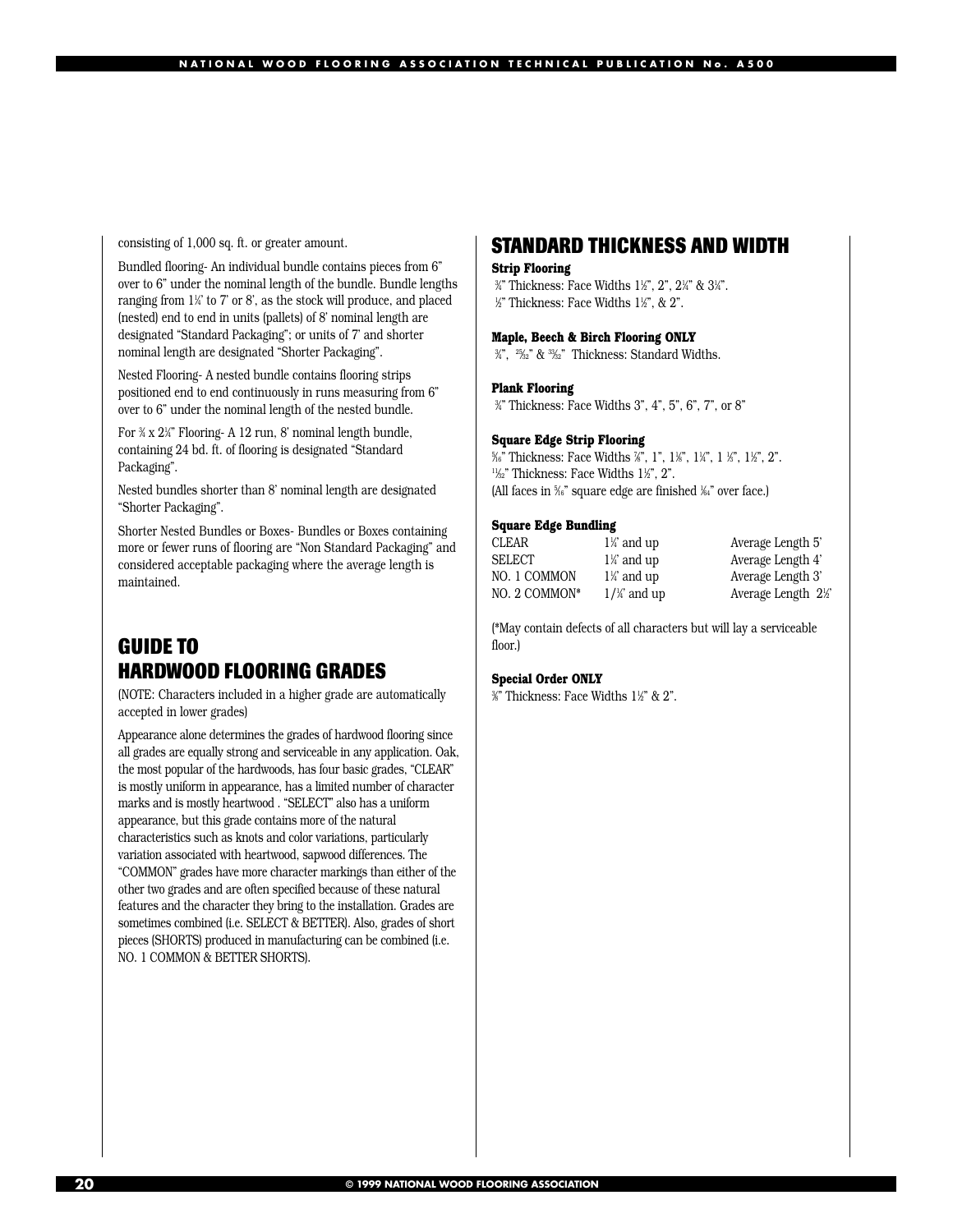## **MFMA GRADES**

*Note:* The following rules are current as of the printing of this publication. For the most recent rules, consult MFMA's "Grading Rules for Hard Maple."

### **GENERAL RULES**

#### **Moisture Control**

We recommend maintenance of 6 percent to 9 percent average moisture content following manufacture. Upon receipt of shipment proper moisture controls must be exercised to maintain proper moisture content.

#### **Edge-Grain Flooring**

Edge-grain hardwood flooring is specially selected and consists of pieces in which the annual rings range from 30 degrees horizontal to 90 degrees vertical. Since hard maple is generally produced from lumber sawn out of relatively small logs with varying knurls, resulting in considerable variation in a single piece, flooring shall be considered to be all edge-grain if 75 percent of each piece falls within the above-mentioned range.

#### **Standard Measurement**

Flooring 25/32" and thicker, all faces, is measured 3/4" waste for side and end-matching.

#### **Bundling**

Hardwood flooring is bundled by averaging the lengths. A bundle may include pieces from 6 inches under to 6 inches over the nominal length of the bundle. No piece shorter than 9" is admitted.

#### **Nesting-For**  $\frac{25}{32}$ **" x 2-** $\frac{1}{4}$ **"**

Nested flooring is random length flooring bundled end to end continuously in 7' or 8' bundles (6-1/2' to 8-1/2' actual length). Flooring is bundled by grade in conformance with regular grade requirements except those pertaining to length. No piece shorter than 9" is admitted. Maximum average number of pieces under 1-1/4' per bundle by grade shall be:

| <b>FIRST GRADE</b>      | 8   |
|-------------------------|-----|
| SECOND AND BETTER GRADE | 12  |
| THIRD GRADE             | 49. |

#### **Kiln Drying**

Flooring shall not be considered of specified grade unless the lumber from which the flooring is manufactured has been properly kiln-dried.

#### **End Matching**

All flooring shall be end-matched unless otherwise specified.

#### **Beech and Birch Flooring**

These rules also apply to beech (fagus grandifolia) and birch (betula alleghaniensis) flooring.

### **GRADING RULES**

**Competition Grade** 



(First Grade MFMA Hard Maple)

25⁄32" and thicker shall have the face practically free of all defects, but the varying natural color of the wood shall not be considered a defect. Standard lengths in this grade shall be in 1-1 ⁄4' bundles and longer through 7' or 8', as the stock will produce. Not over 55 percent of the total footage shall be in bundles under 4', not more

than 25 percent of the total footage shall be in 2' bundles, and not more than 10 percent of the footage shall be in 1-¼ bundles.

The highest standard grade. An extremely durable and desirable floor for any building; particularly suitable for fine homes, apartments, churches, clubs, dance floors, gymnasiums, handball and racquetball courts, school classrooms, hospitals, hotels, offices, roller-skating rinks, and other applications where fine appearance and long wear are desired. With the use of some finishes, slight shadows and color variations may appear.

This grade combines appearance and durability and has a face free of defects that will materially mar the appearance of the finished floor or impair its durability. A practical application of this rule will admit variations in the natural color of the wood; an occasional small, firm pin knot not over 1 ⁄8" in diameter, provided it does not occur on edges or ends of strips; occasional dark green or black spots or streaks not over 1 ⁄4" wide and 3" long (or its equivalent) which may contain a slight check not over 1 ⁄2" long, providing it is boxed within the piece; bird's-eyes and small burls; a slightly torn grain; or similar defect which can be readily removed by the ordinary method of smoothing the floor when it is laid.

Bark streaks shall not be permitted. A slightly shallow place not over 12" long on underside of flooring, if it does not extend to either end of the piece, and an otherwise perfect tongue which is one-half short for 25 percent of length of piece are admissible, but the face must be free of shake, and the wood must be live and sound.

#### **Standard Grade**

(Second and Better Grade MFMA Hard Maple)

<sup>2</sup>%<sup>2</sup> and thicker, will admit tight, sound knots and slight imperfections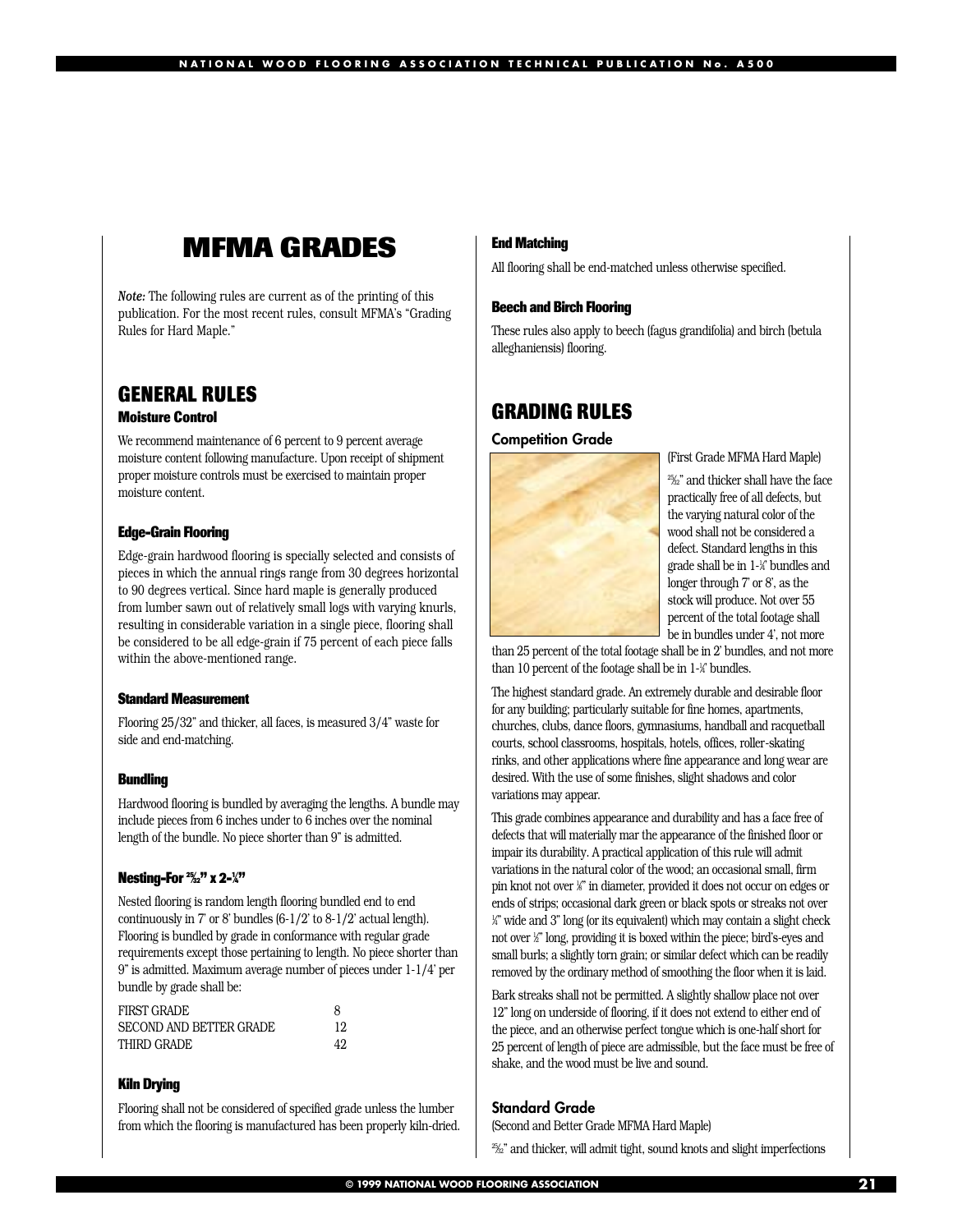

in dressing, but must lay without waste. Standard lengths in this grade shall be in 11 ⁄4' bundles and longer through 7' or 8', as the stock will produce. Not over 60 percent of the total footage shall be in bundles under 4', not more than 27 percent of the total shall be in 2' bundles, and not more than 15 percent of the footage shall be in 1¼' bundles.

This grade will provide the same long life and low maintenance performance as Competition Grade. Standard (Second and Better) Grade is an ideal choice for gymnasiums, handball and racquetball courts, multipurpose rooms, cafeterias, and shops in schools, industrial plants, offices, commercial buildings, and residences. With the use of some finishes, slight shadows and color variations may appear.

This grade admits tight, sound knots, provided they do not occur on edges or ends of strips; distinct color variations; numerous dark green or black spots or streaks – provided they do not occur in combination with predominately dark heartwood; slight checks not exceeding 3" in length and running parallel with and well inside the edges and ends of the strip; dark spots or streaks with slight checks in center; small rough spots which cannot be wholly removed by the ordinary method of smoothing the floor when it is laid; slightly torn edges; short tongue if sufficient to hold properly in the floor, shallow or waney back if piece has sufficient bearings of full thickness to support it in the floor; and slight variation in angle of end matching. While these and similar features are admissible, sufficient attention is given to appearance to make this grade desirable and satisfactory for use in stores, schools, factories, and similar places where superficial defects and blemishes are not a real factor of consideration. The face must be free of shake, and the wood must be live and sound. Bark streaks shall not be permitted.

### **Multipurpose Grade**

(Third Grade MFMA Hard Maple)



25⁄32" and thicker, must be of such character as will lay and give a good serviceable floor. Standard lengths in this grade shall be in 1- 1 ⁄4' bundles and longer through 7' or 8', as the stock will produce. Not over 85 percent of the total footage shall be in bundles under 4', and not more than 55 percent of the total footage shall be in 1- 1⁄4' bundles.

This grade is an ideal choice for gymnasiums, multi-purpose rooms, cafeterias, and shops in schools, industrial plants, offices, commercial buildings and residences. Third Grade MFMA Maple gives excellent performance in recreation rooms, factories, warehouses, grain storage and other farm buildings, and rooms of antique decoration where a unique floor is desired. Multipurpose (Third) Grade is suitable for factories, warehouses, and kindred uses where good wearing qualities are required together with medium cost and appearance. This grade may contain all defects common to maple, but the wood must be firm and serviceable. It will not admit voids on edges or ends, or knot holes over 3 ⁄8" in diameter, partially unsound knots where the unsound portion is over 1" in diameter; or shakes, heart checks, badly split ends and imperfections in manufacture which materially impair the serviceability of the flooring for the purpose intended.

#### **Third and Better Grade MFMA Hard Maple**

In all thicknesses and widths is a combination of Competition, Standard and Multipurpose Grades developing in a strip standard without crosscutting. The lowest grade pieces admissible shall not be less than Multipurpose Grade and no more than 40 percent of the footage shall be Multipurpose Grade. Standard lengths in this grade shall be in 11 ⁄4' bundles and longer through 7' or 8', as the stock will produce. Not over 60 percent of the total footage shall be in bundles under 4'.

The percentage rules noted above for all grades do not apply to nested bundles. Rules for nested bundles are noted on page 2.

### **SIZES OF MFMA HARD MAPLE FLOORING**

#### **Tongued and Grooved Flooring Thicknesses**

| $\frac{25}{22}$ | $1.984$ cm $(19.84$ mm        |
|-----------------|-------------------------------|
| 33/32"          | $2.619 \text{ cm}$ (26.19 mm) |

#### **Face Widths**

| $1\frac{1}{2}$ | 3.81 cm (38.1 mm)             |
|----------------|-------------------------------|
| $2\frac{1}{4}$ | $5.715 \text{ cm}$ (57.15 mm) |
| $3\frac{1}{2}$ | $8.255$ cm $(82.55$ mm        |

#### **Jointed Flooring**

| Thicknesses     |                               |
|-----------------|-------------------------------|
| $\frac{25}{32}$ | $1.984$ cm $(19.84$ mm        |
| 33/27           | $2.619 \text{ cm}$ (26.19 mm) |
| Face Widths     |                               |
| $2\%$           | $5.715$ cm $(57.15$ mm)       |

| $3\frac{1}{3}$ | 8.255 cm (82.55 mm) |
|----------------|---------------------|
| 3k''           | 8.89 cm (88.9 mm)   |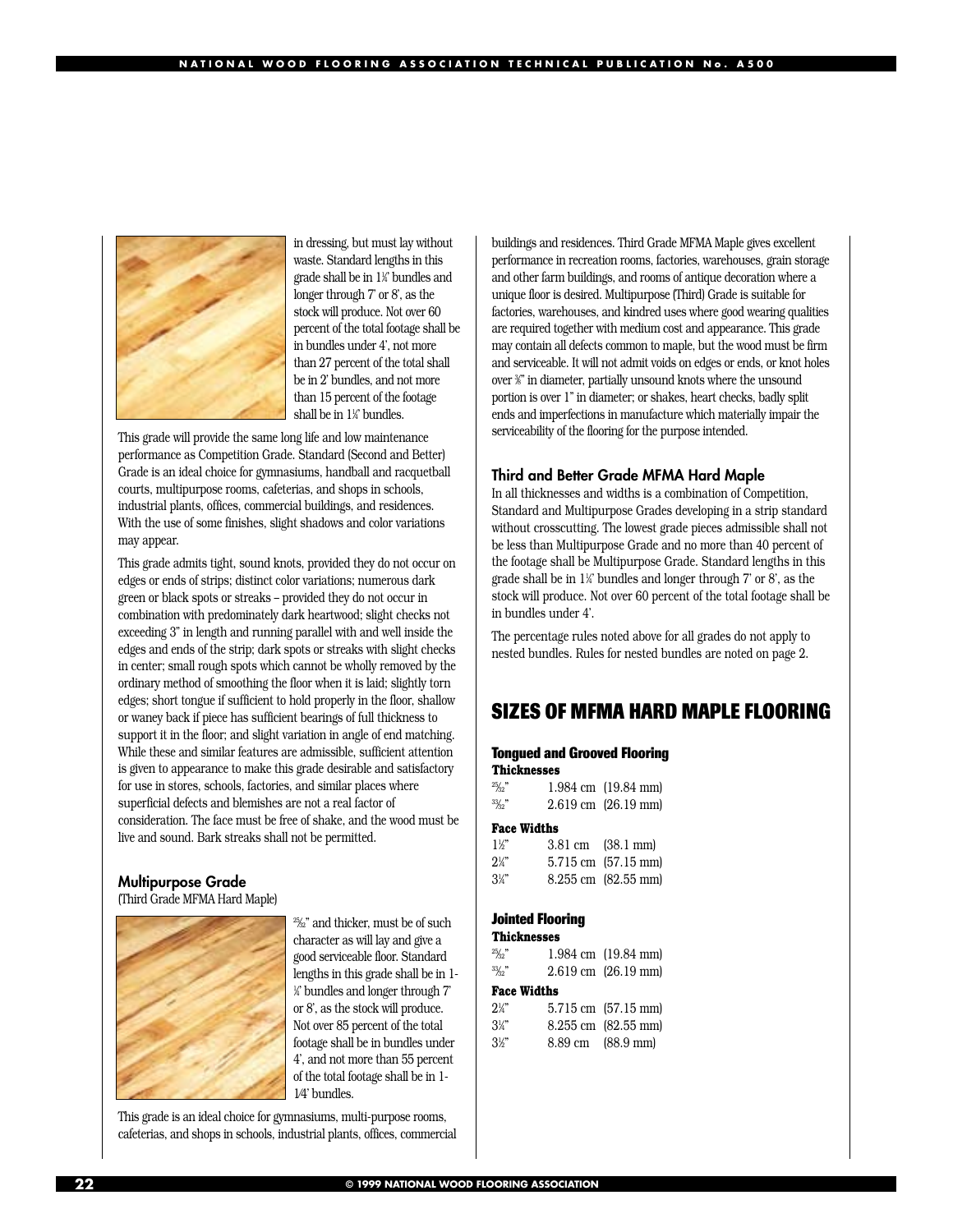## **CLA Grading Rules**

*Note:* The following rules are current as of the printing of this publication. For the most recent rules, consult CLA's "Canadian Hardwood Flooring Grading Rules."

### **MAPLE/BIRCH**

#### **First Grade Northern Hard Maple/Clear Grade Canadian Birch** (Maple Shown)



In all thicknesses and widths face shall be reasonably free of defects. Varying natural colour, or faint seasoning shadows shall not be considered a defect. Standard lengths in all widths shall be bundled 2 feet and longer as the stock produces; the proportion of bundles 2 or 3 feet\* inclusive, shall be what the stock produces up to 30% of the footage. Combines

appearance and durability; free of facial defects that materially mar the finished floor appearance, or impair durability.

Standard appearance is that of a finished floor, not a piano top. Practical application of this rule will admit mild discolourations, but not in such frequency as to detract from the intended general appearance, such as an occasional pin knot not exceeding 1 ⁄8 inch in diameter; occasional dark green or black spot or streak not over 1 ⁄4 inch in width and 3 inches long, (or its equivalent that may contain a slight check not over  $\not\!\!z$ inch long), bird's-eye and small burls, slightly torn grain, or similar defect which can be readily removed by the normal sanding of the floor. A moderately shallow area, not exceeding 12 inches long on the underside of the flooring, if it does not extend to either end of the piece, and an otherwise perfect tongue that is one-half short for 25% of the length of the piece, are admissible. However face must be free of shake, and wood must be live and sound.

#### **Second Grade Northern Hard Maple/ Select Grade Canadian Birch** (Maple Shown)

In all thicknesses and face widths, will admit tight, sound knots and slight imperfections in dressing, but must lay without waste. Standard lengths in all widths shall be bundled 1½ teet and longer, as the stock will produce; the proportion of bundles 11 ⁄2 to 3 feet\* inclusive shall be what the stock will produce up to 45% of footage.



Admits minor defects which exclude strips from Clear or First grades, but which do not materially impair floor appearance and serviceability. Admits tight, sound knots, prominent discolourations, seasoning stains, dark green or black spots and streaks, or slight checks not exceeding 3 inches in length, and running parallel with and well within strip edges; dark spots or

streaks, with slight checks in the centre, small rough spots which cannot be wholly removed by usual floor sanding when laid, shallow or waney back if the piece has sufficient areas of full thickness to provide support. While these and similar features are admissible, careful attention is given to appearance to make this grade desirable for many uses.



#### **Factory Grade Northern Hard Maple/ Third Grade Canadian Birch**

(Birch Shown)

In all thicknesses and face widths, must be of such character as will lay and give a good serviceable floor with some cutting. Standard lengths in all widths shall be bundled 1 foot and longer, as

the stock will produce; proportion of bundles 1 to 3 feet\* inclusive, shall be what the stock produces up to 60% of the footage. Excellent for low cost housing where utility, strength and appearance are required.

Suitable for factories, warehouses and kindred uses where good wearing qualities are required at reasonable cost. May contain all defects common to Northern Hard Maple and Canadian Birch, but must be firm and serviceable. Will not admit voids on the edges, or knot holes over % inch in diameter; partially unsound knots where the unsound portion exceeds 1 inch in diameter; or shakes, heart checks, badly split ends and imperfections in manufacture, which materially impair the serviceability and end-use.

#### **Combination Grades**

#### **Shorts**

Shall be of such quality as the stock will produce in lengths 9 to 18 inches. Well-suited floor for small rooms in residences requiring good appearance at low cost.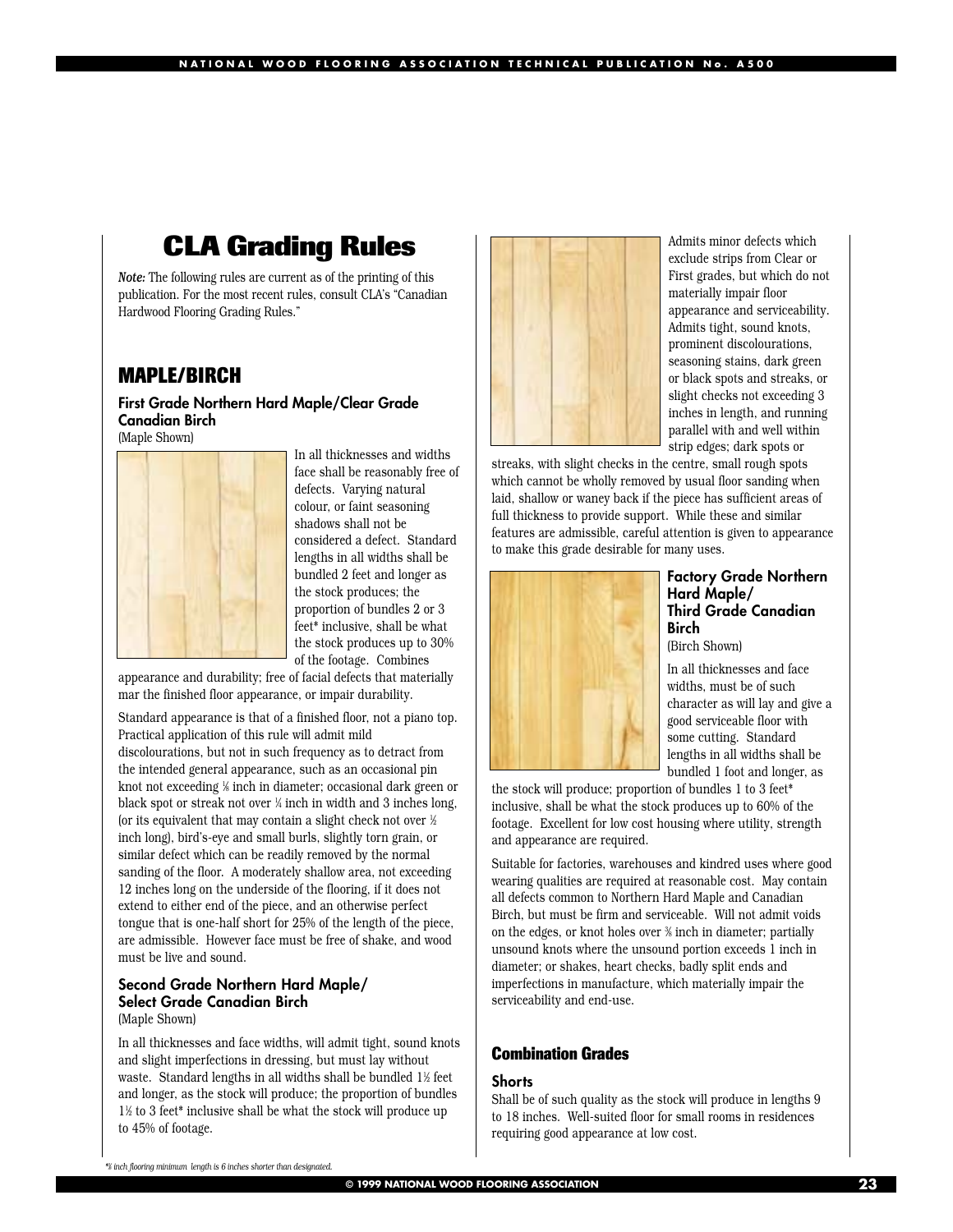#### **Prime Northern Hard Maple, Second and Better Northern Hard Maple**

A combination of First and Second grades developing in production without cross-cutting for each grade. Shall contain approximate percentages of 60% First and 40% Second. The average length bundle in prime grade shall not be less than 31 ⁄2 feet.

#### **Select & Better Canadian Birch**

A combination of Clear and Select Canadian Birch developing in production, without cross-cutting for each grade. Standard lengths in all widths in this grade shall be bundled 11 ⁄2 feet and longer, as the stock will produce; the proportion of bundles  $1\%$ feet to 3 feet inclusive shall be what the stock produces up to 40% of footage.

#### **Third & Better (Mill Run Grade)**

A combination of grades developing in production without cross-cutting for each grade. Standard lengths in all widths shall be bundled 1 foot and longer as the stock will produce; proportion of bundles 1 to 3 feet inclusive, shall be what the stock will produce up to 50% of the footage. The leading choice where utility and economy are required. Appearance and serviceability is further enhanced by careful laying.

#### **Plank Flooring**

A specialty item as per buyer/seller agreement.

### **NORTHERN RED AND WHITE OAK**



#### **Plain Sawn Grades/Clear Grade**

Shall be practically free of facial defects (3 ⁄8 inch of bright sapwood is permissible). Varying natural colour of the wood shall not be considered a defect, but must be reasonably uniform. Bundles shall be 2 feet or more in length\*, and must not exceed 25% under 4 feet. This is a favourite with those

who prefer the richness of oak, without excessive colour variation.



#### **Plain Sawn Grades/Select Grade**

Face may contain sapwood, and will permit occasional pinworm holes of not more than 1 ⁄16 inch in diameter, as well as slight working imperfections and occasional small, tight knots. Varying natural colour is not a defect. Bundles 1½ to 3 feet\*

inclusive, shall be what the stock produces up to 40% of footage.



#### **#1 Common Grade**

#1 Common Grade shall be of such quality as to lay a sound residential floor. Wood characteristics: flags, heavy streaks, scattered pinworm holes, tight knots and minor working imperfections. Will admit all discolourations, stains and black natural colour prevalent in this species. Bundles 1 to 3 feet\* inclusive, shall be what the stock produces up to 50% of footage.

#### **#2 Common Grade**

#2 Common Grade may contain defects of any character, but shall be of such nature as to enable the laying of a serviceable floor.

#### **Combination Grades**

#### **Shorts**

Shall be of such Clear and Select grade quality as the stock produces in lengths 9 to 18 inches. Well-suited floor for small rooms requiring acceptable appearance at low cost.

#### **Select and Better**

Included in all thicknesses and widths is a combination of clear and select grades developing in a strip without crosscutting for each grade. The lowest grade pieces admissible shall not be less than select grade. The proportion of bundles 1½ feet to 3 feet inclusive shall conform to those established in the select grade.

#### **#1 Common & Better (Mill Run Grade)**

Clear-Select-1 Common grade combination developing in a strip without cross-cutting. Lowest grade pieces admissible shall not be less than standard 1 Common grade. Lengths and proportions of bundles 1 to 3 feet inclusive, shall be what the stock produces up to 50% of the footage. The percentage of 1 Common grade must not exceed 50% in any shipment.

#### **Plank Flooring**

A specialty item as per buyer/seller agreement.

*\* 3 8⁄ inch flooring, minimum length is 6 inches shorter than designated.*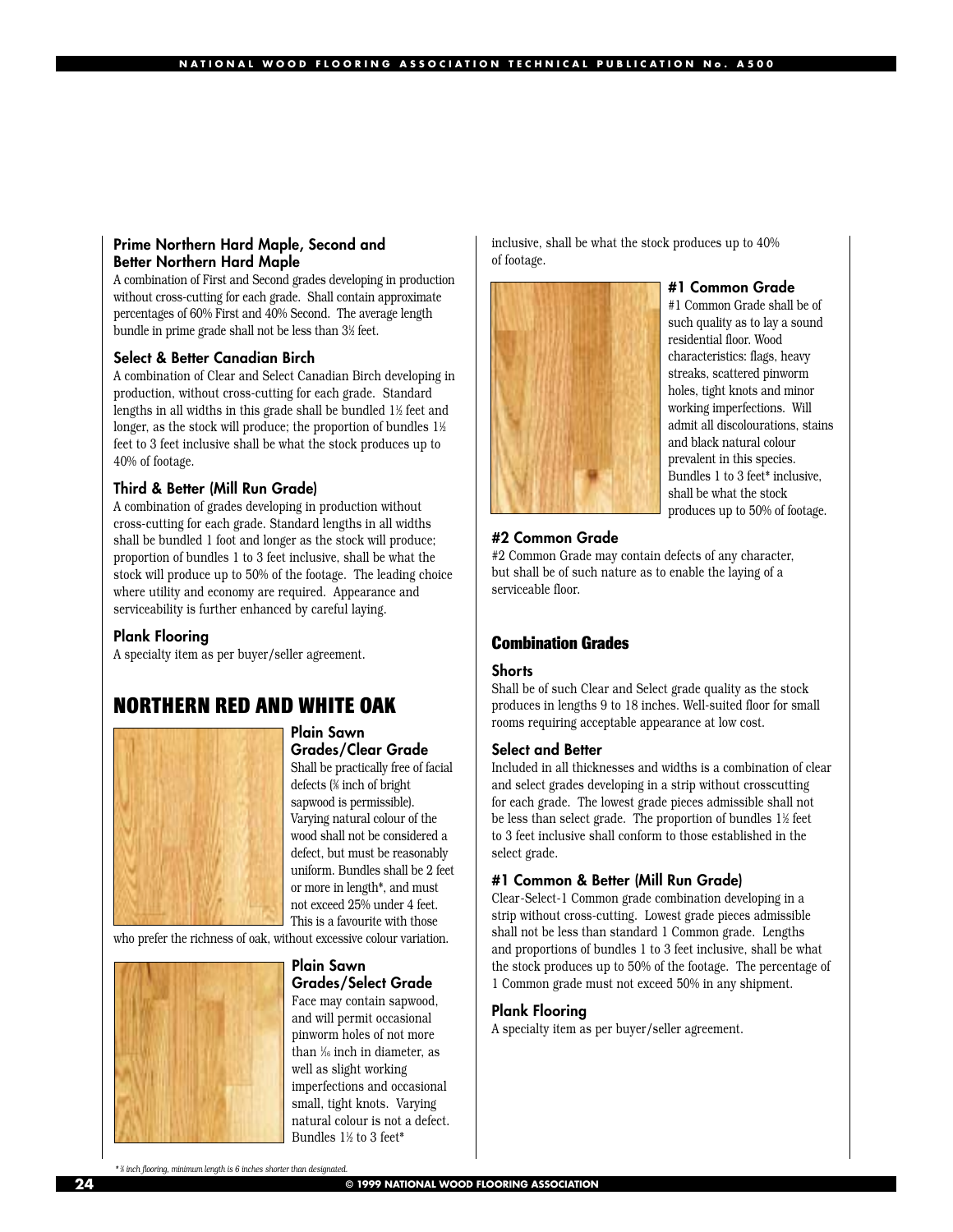## **HARDWOOD PARQUET FLOORING RULES**

Parquet is a patterned floor, assembled in a conveniently sized unit. Manufactured in square or rectangular shape, it features either square-edged or tongue and grooved. The following rules are applicable for grading the face surface of the sheet.



**Select and Better Grade** Five percent (5%) of the slats may have two (2) sound knots per slat, 1 ⁄8 inch or less in diameter, except on the edge or end which must be clear. Slight streaks, not to exceed 25% of the slat surface accepted on 10% of the slats. Wane not accepted. Natural variability of colour between the slats of sapwood or heartwood accepted. Sheets

not selected for colour. End chip not accepted. All clear slats that the wood develops in manufacture shall be included.



#### **Natural Grade**

Two (2) sound knots per slat up to 1 ⁄4 inch in diameter accepted. Streaks accepted without limit. Pinworm holes not to exceed four (4) per slat. Wane on slats not to exceed ½2 inch. Natural variability of colour between heartwood and sapwood accepted without limit. Sheets not selected for colour. End chip of slat not to exceed 1 ⁄16 inch depth, the area

of the chip not to exceed 1% of the surface of the slat, measured on the flat surface of the slat, not the contour of the chip. Minor imperfections in machining, such as saw score, planer burn, offset and knife mark, which do not affect the serviceability of the floor accepted.



#### **Rustic Grade**

Two (2) knots per slat, the greatest not to exceed ½ width of slat, accepted. Streaks and pinworm holes accepted without limit. Wane of slats not to exceed 1 ⁄16 inch. Check and split accepted to maximum separation of  $\frac{1}{2}$ inch wide. Maximum length of split not to exceed ¼ length of slat. Natural variability of colour between heartwood and

sapwood accepted without limit. Sheets not selected for colour. End chip of slat not to exceed 1 ⁄8 inch depth, the area of the chip not to exceed 2% of the surface of the slat, measured on the flat surface of the slat, not the contour of the chip.

Parquet patterns may vary in size according to the manufacturers.

#### **THICKNESSES AND WIDTHS**

Hardwood flooring is usually manufactured as follows: <sup>33</sup>⁄2" & <sup>25</sup>⁄2" and ¾" thicknesses: widths: 1½" - 1¾" - 2" - 2¼" and 3¼" faces. 1 ⁄2" (15⁄32") thicknesses: widths: 1½" - 1¾" and 2" faces. 3 ⁄8" (11⁄32") thicknesses: widths: 1½" - 1¾" faces.

#### **STANDARD MEASUREMENTS**

Flooring ¾" and thicker (all faces) measured ¾" over face measure. Flooring  $\frac{26}{3}$  ( $\frac{1}{2}$ ) and  $\frac{1}{2}$ " ( $\frac{1}{2}$ ) thick, all faces, measured  $\frac{1}{2}$ " over face measure.

Jointed flooring square edge all thicknesses and faces; measured 3 ⁄4" over face measure.

### **BUNDLING BY LENGTHS**

Hardwood flooring is bundled by averaging lengths. A bundle may include pieces from 6 inches under to 6 inches over the nominal length of the bundle. No piece shorter than 9 inches is admitted.

#### **NESTED BUNDLE**

All random length grades rules apply with the exception of reference to length. In nested bundles, 9 inch to 18 inch pieces are limited as follows:

| <b>GRADE</b>         | MAX. NO. PIECES UNDER 18 IN. |
|----------------------|------------------------------|
| First/Clear          |                              |
| Second/Select        | x                            |
| Factory/No. 1 Common | as developed                 |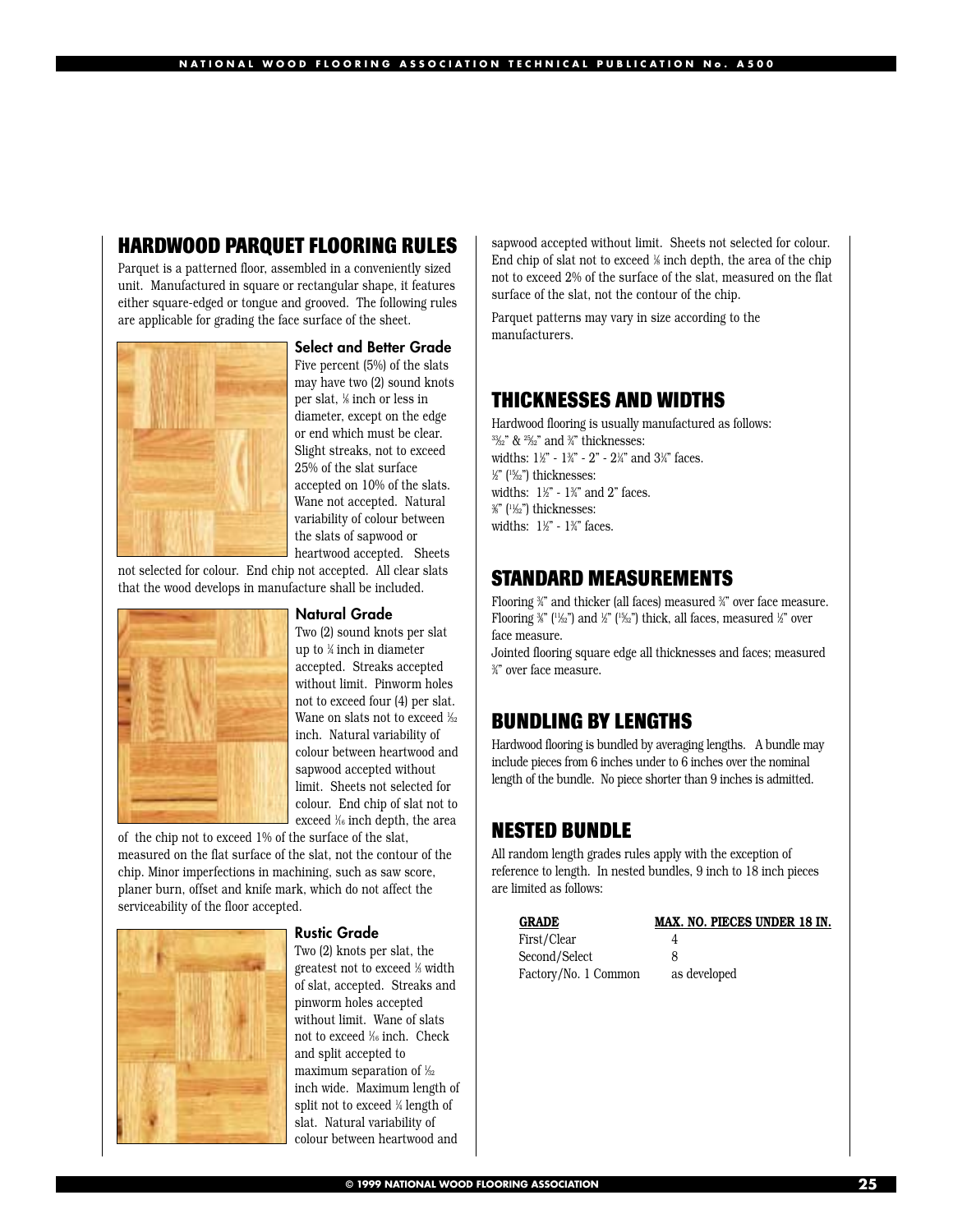## INDEX

|     | Appendix $\dots\dots\dots\dots\dots\dots\dots\dots$                   |
|-----|-----------------------------------------------------------------------|
| CLA |                                                                       |
|     | bundling by lengths 25                                                |
|     | $\text{description} \ldots \ldots \ldots \ldots \ldots \ldots \ldots$ |
|     | grading disputes $\dots \dots \dots \dots 6$                          |
|     | grading rules $\dots\dots\dots\dots\dots$ . 23                        |
|     | maple/birch 23                                                        |
|     | nested bundles 25                                                     |
|     | northern red and white oak 24                                         |
|     | parquet flooring $\dots \dots \dots \dots 25$                         |
|     | standard measurements 25                                              |
|     | thicknesses and widths 25                                             |
|     |                                                                       |
|     |                                                                       |
|     | description $\ldots \ldots \ldots \ldots \ldots .5$                   |
|     | general rules $\dots \dots \dots \dots 21$                            |
|     | grading disputes 5                                                    |
|     | grading rules $\dots \dots \dots \dots \dots 21$                      |
|     | sizes of flooring 22                                                  |
|     |                                                                       |
|     | NOFMA 4, 15                                                           |
|     |                                                                       |
|     | beech, birch $&$ hard maple $\dots$ .17                               |
|     | description $\dots\dots\dots\dots\dots4$                              |
|     | general rules 19                                                      |
|     | grading characteristics 15                                            |
|     | grading disputes 4                                                    |
|     | grading rules $\dots \dots \dots \dots \dots 15$                      |
|     | guide to hardwood flooring grades 20                                  |
|     | hickory/pecan 18                                                      |
|     | $oak$ flooring $\ldots \ldots \ldots \ldots \ldots 15$                |
|     | packaging 19                                                          |
|     | prefinished oak 16                                                    |
|     | standard thickness and width20                                        |
|     |                                                                       |
|     | Bundles<br>. 9                                                        |
|     | bundled flooring $\dots \dots \dots \dots$ .9                         |
|     | nested bundles 9                                                      |

| Formulas $\dots\dots\dots\dots\dots\dots\dots10$  |
|---------------------------------------------------|
| average bundle length 10                          |
| average length $\dots\dots\dots\dots\dots$        |
| board foot to square foot 10                      |
| equal lineal footage 10                           |
| lineal to square footage 10                       |
| metric conversions 10                             |
| square footage in a bundle 10                     |
| square to lineal footage $\dots \dots 10$         |
| Glossary 3                                        |
| Grades 3-25                                       |
| history $\dots\dots\dots\dots\dots\dots\dots$     |
| imported wood 8                                   |
|                                                   |
| mill run flooring $\dots \dots \dots \dots$ . 7   |
|                                                   |
| plank flooring 8                                  |
| prefinished engineered flooring 8                 |
| prefinished solid flooring 8                      |
| proprietary grades 8                              |
|                                                   |
| <b>Measuring Wood Flooring  9</b>                 |
|                                                   |
| cubic foot $\dots\dots\dots\dots\dots\dots9$      |
| equal lineal foot 9                               |
| lineal foot $\dots\dots\dots\dots\dots\dots9$     |
|                                                   |
| square meter 9                                    |
| Resource List $\dots\dots\dots\dots\dots\dots 14$ |
| Tally Sheet 11                                    |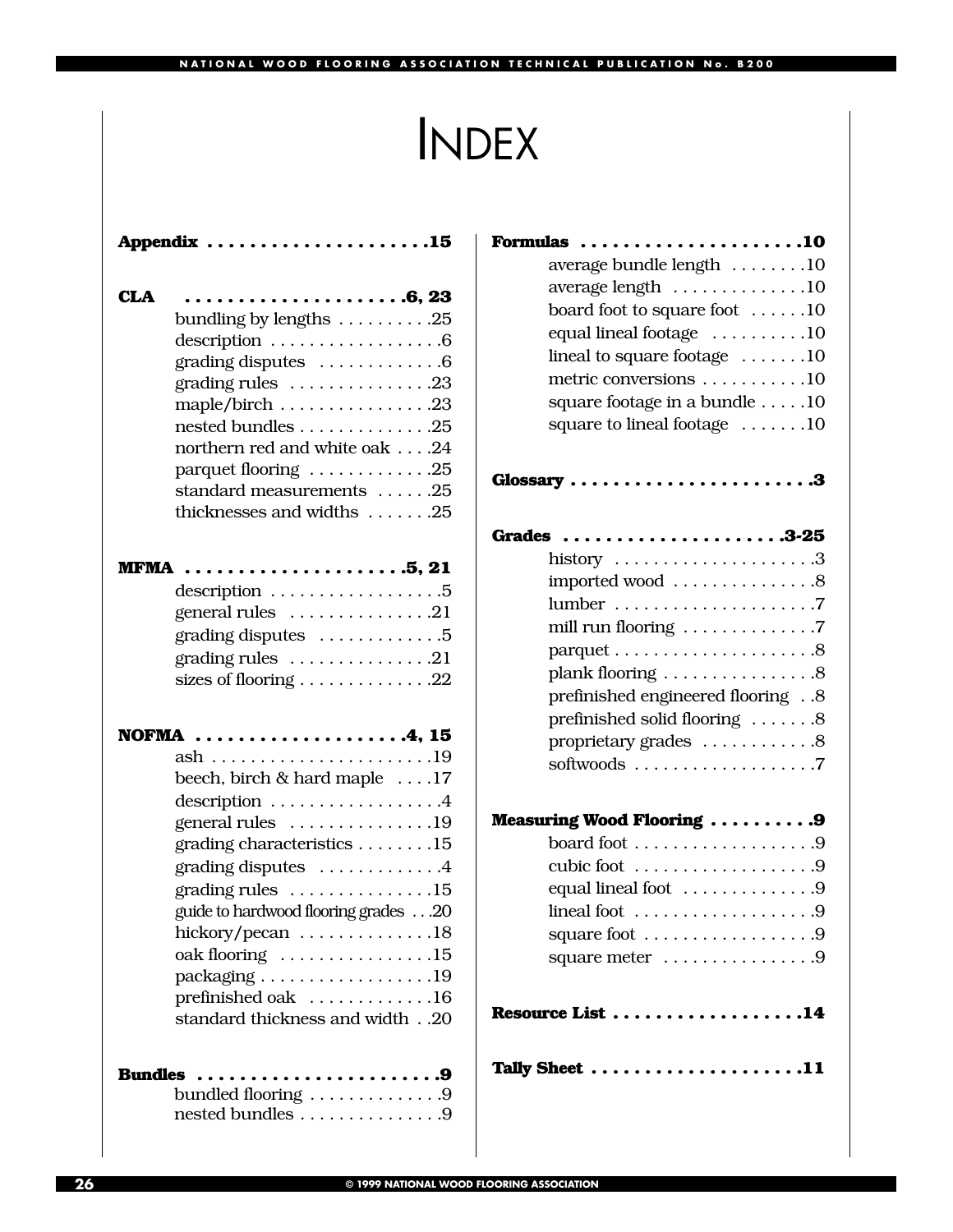## SOURCES AND CREDITS

#### **NWFA TECHNICAL MANUAL COMMITTEE**

- John Hoopes, 3M Company, Chair
- Daniel Boone, NWFA Director of Technical Training
- Coley Armstrong, Basic Coatings
- Joe Audino, Rode Bros. Floors
- Don Bollinger, Wood Floor Products
- Jeff Buysse, Minuteman International
- Chris Coates, Golden State Flooring
- Don Conner, Harris-Tarkett
- Tom Conser, The Roane Company
- Bill Costello, Dura Seal
- Tom Derleth, Indiana Hardwood Specialists
- Galen Fitzel, 3M Company
- Jim Garth, Decorative Flooring
- John Goss, Woodwise/Design Hardwood Products
- Kevin Hacke, Maple Flooring Manufacturers Association
- Woody Hilscher, BonaKemi USA
- Mel Hollis, Basic Coatings
- Tim McCool, Dri-Tac Adhesive Group
- Mickey Moore, National Oak Flooring Manufacturers Association
- Neil Moss, Robbins Hardwood Flooring
- Brian Roberts, Franklin International
- Bob Vanderlinden, Bruce Hardwood Floors

### **PUBLICATION EDITORS AND CONTRIBUTORS**

- Kim Wahlgren, *Hardwood Floors* magazine
- Rick Berg, *Hardwood Floors* magazine
- Richard Lipman, Canadian Lumbermen's Association
- Jim Stann, Southern Forest Products Association
- Jim Mathews, Western Wood Products Association

#### **ART DIRECTORS AND ILLUSTRATORS**

- Jennifer Molander, *Hardwood Floors* magazine
- Marj Schultz, *Hardwood Floors* magazine
- Amy Mazar, *Hardwood Floors* magazine

#### **PHOTO AND ILLUSTRATION CREDITS**

- Cover: Photos by Dale Hall Photography, Middleton, Wis. Materials courtesy of Blake-Stevens Wood Flooring Inc., Madison, Wis.
- Page 3: Photo courtesy of Somerset Wood Products, Somerset, Ky.
- Page 5: Photo courtesy of Action Floor Systems Inc., Mercer, Wis.
- Page 6: Photo courtesy of Canadian Lumbermen's Association.
- Page 7: Photo courtesy of Southern Forest Products Association, Kenner, La.
- Page 9: Illustrations by *Hardwood Floors* magazine.
- Pages 15-16: Photos courtesy of National Oak Flooring Manufacturers Association, Memphis, Tenn.
- Pages 21-22: Photos courtesy of Maple Flooring Manufacturers Association, Northbrook, Ill.
- Pages 23-25: Photos courtesy of Canadian Lumbermen's Association, Ottawa, Ont.